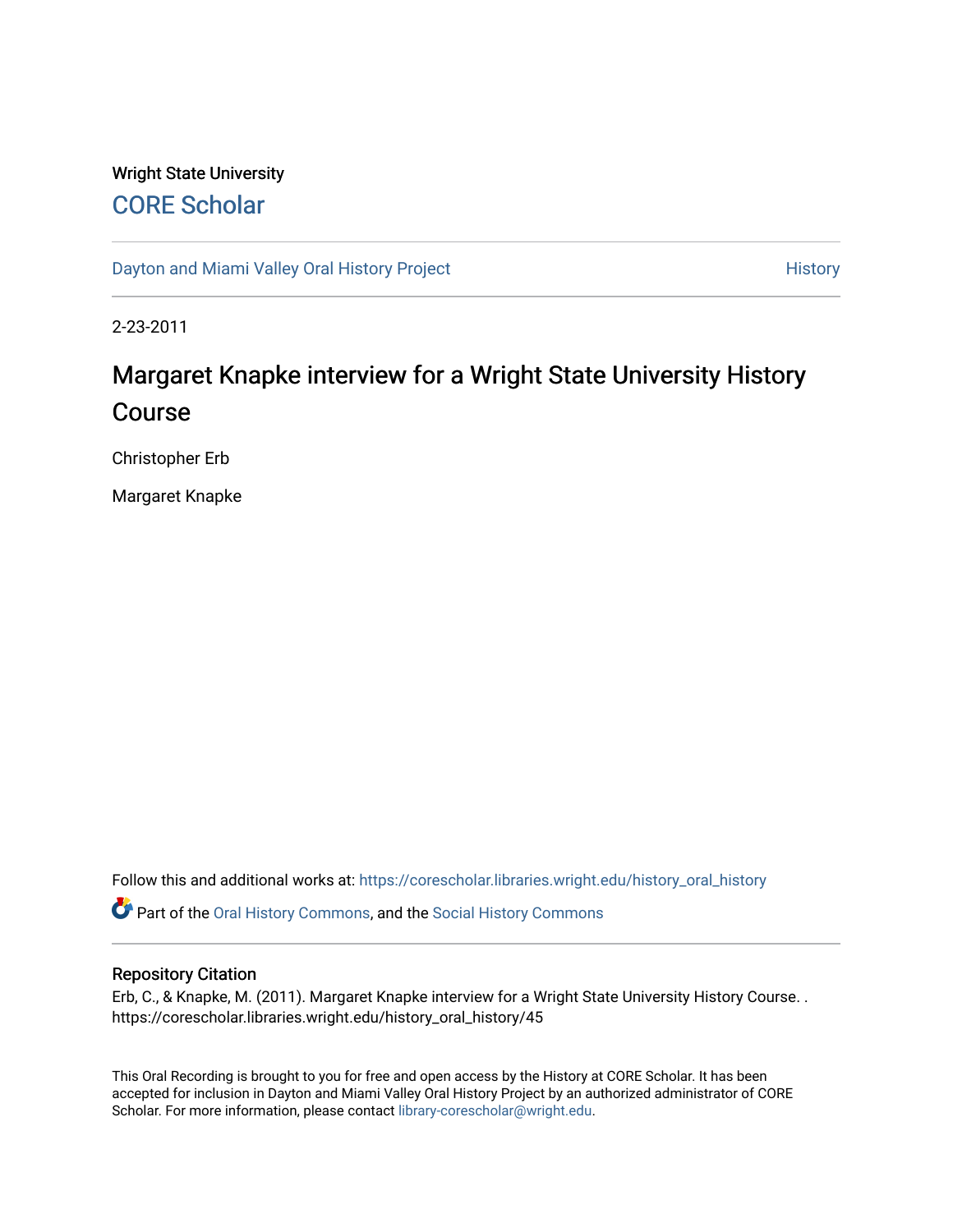Profile

Narrator Name: Margaret Knapke Interviewer: Christopher Erb Author: Christopher Erb Date of Interview: 02/23/11

Subject: An interview with an active member of Dayton's anti-war and human rights movements.

Margaret Knapke is a human rights activist and peace activist who has participated in many direct actions and civil disobedience actions in the name of those causes. Her reiki and holistic bodywork practice is not only a career that helps others but also a personal release for the rigors of her activism. Margaret began her empathic life as a counselor for battered women and actively worked to start one of the first advocacy groups in the area for women who are victims of abuse, the Artemis Center. Through her study and work at the University of Dayton Margaret became acquainted with Catholic activists for human rights and began working with them.

Margaret has been advocating human rights, specifically in reference to U.S. policy in Latin America, since the early '80's and has even spent time in a federal prison for her civil disobedience. Early in her activism against the School of the Americas, a U.S. training facility for Latin American military officers, she burned herself out and found she needed something to center her. This is when she met a torture victim who was one of the peppiest people he met who told her to find her joy in order to continue her work. The joy she found was the holistic body healing she performs and sees as a way to center her and her clients in an effort to create right relationships and build communities. It is this belief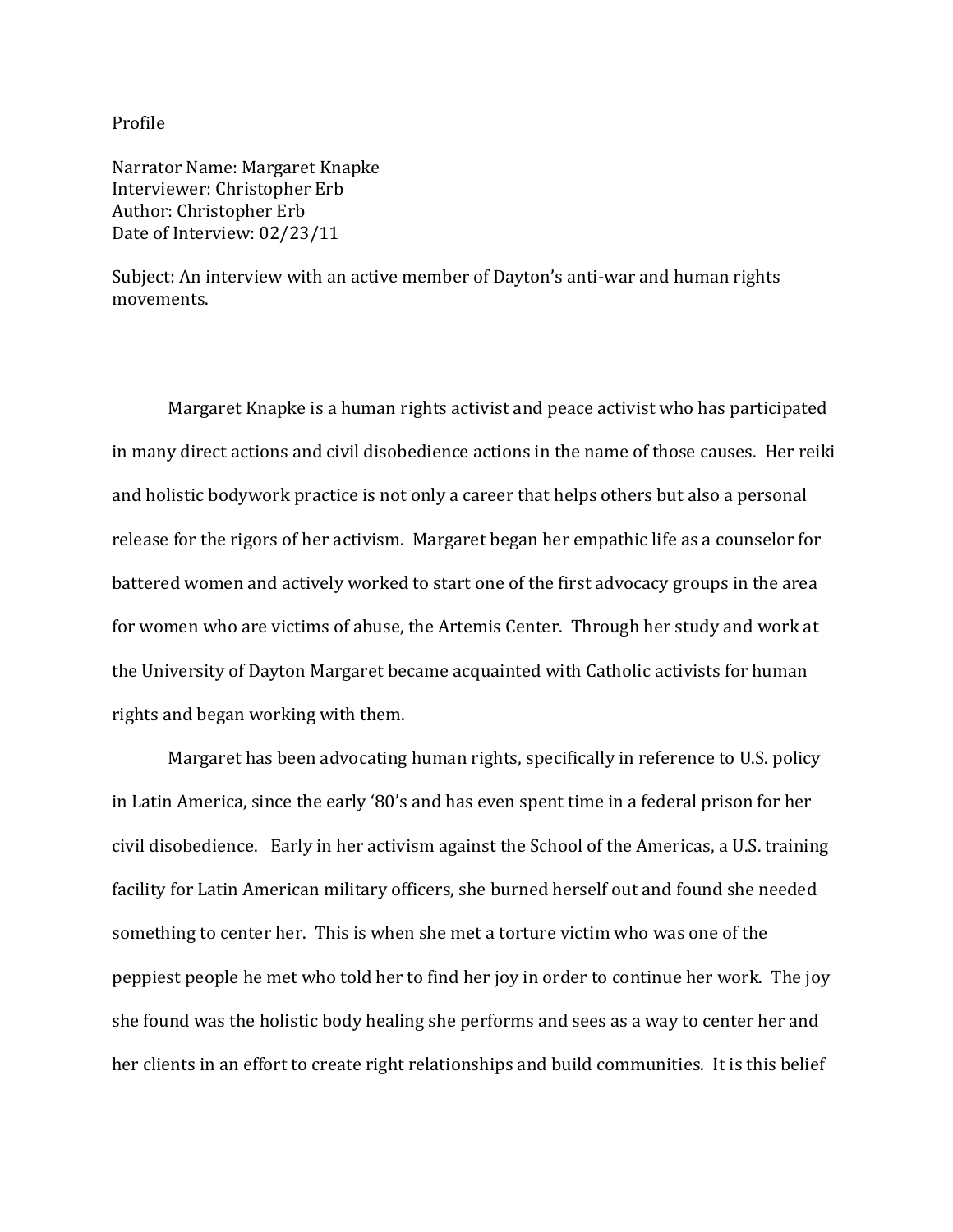in community that Margaret holds dear and drives her to continue to speak out about U.S. foreign policy and its human rights repercussions.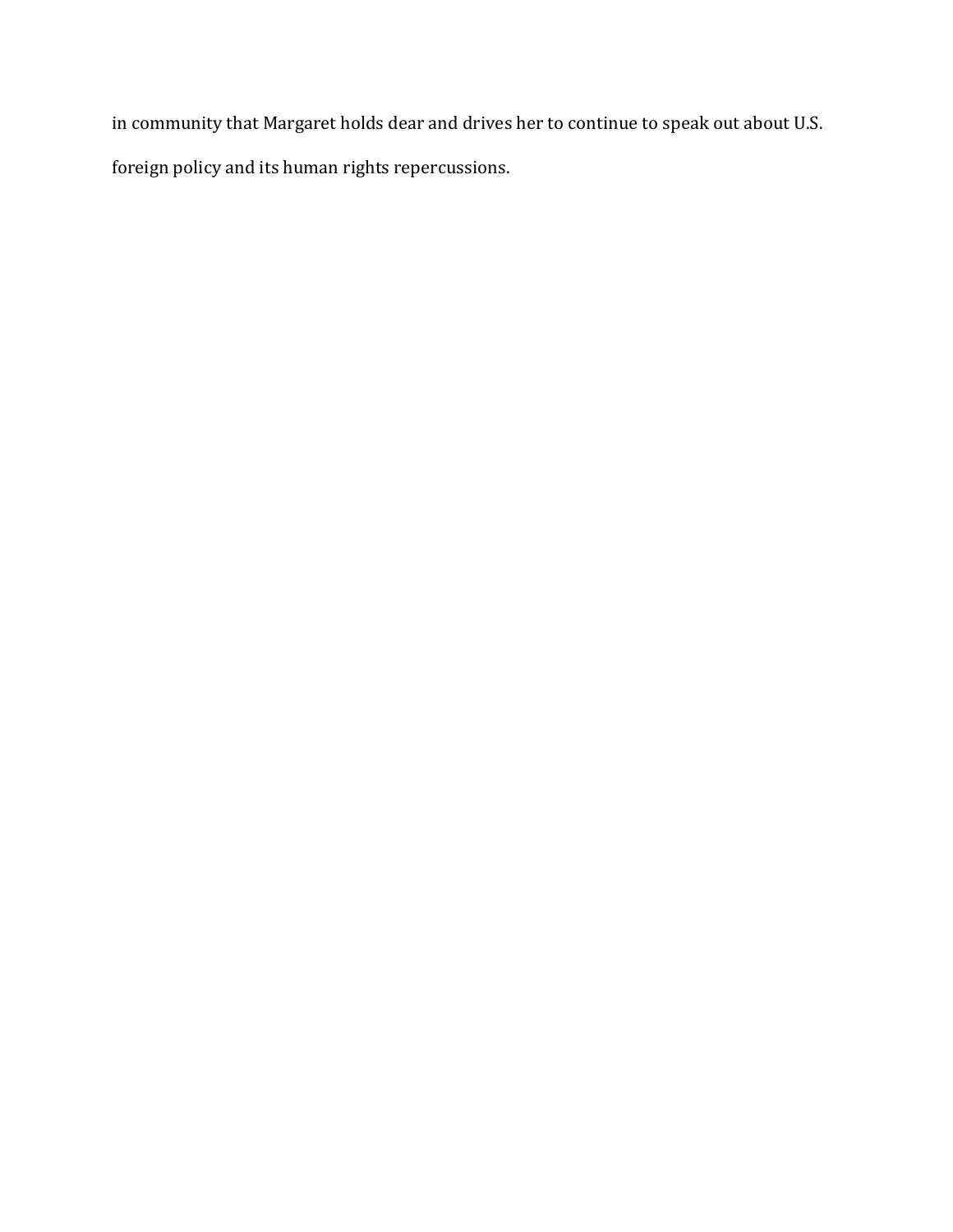Oral History Interview Name of the Project: Radical Communities Name of the project director: Marjorie McLellan, Department of Urban Affairs and Geography, Wright State University Archives or repository

Interviewee/narrator name: Margaret Knapke Interviewer name: Christopher Erb Others present: Place: Margaret's House (Living Room) Date 02/15/11 Length of recording: 1:14:14 Original format: mp4

[00:00:37.16] The beginnings of Margaret's activism including armchair activism.  $[E][R][V]$ 

Humor/ Assessment/ Equality

[00:03:00.17]

Distractions by one of the cats, finishing school, meeting Roy Bourgeoisie and getting interested in Central America.

 $[E][R][V]$ 

Humor/ Sorrow/ Admonition/ Community

[00:05:52.27]

Salvadoran soldiers training in the U.S., the beginnings of SOA Watch and their first direct actions and the effects of Archbishop Romero's assassination.  $[E][R][V]$ 

Humor/ Regret/ Happiness/ Community/ Awe

[00:12:00.26]

What is the SOA, what they do, how it has changed since 9/11, and its role in human rights violations.

 $[E][R][V]$ 

Sorrow/ Sadness/ Assessment/ Condemnation/ Community/ Democracy

[00:16:57.17]

Direct actions and the road to imprisonment over conscience.  $[E][R][V]$ 

Sadness/ Sorrow/ Confirmation/ Assessment/ Solidarity

[00:21:14.24]

Margaret's early motivations banned and barred from Fort Benning and mental preparation for trial and possible imprisonment.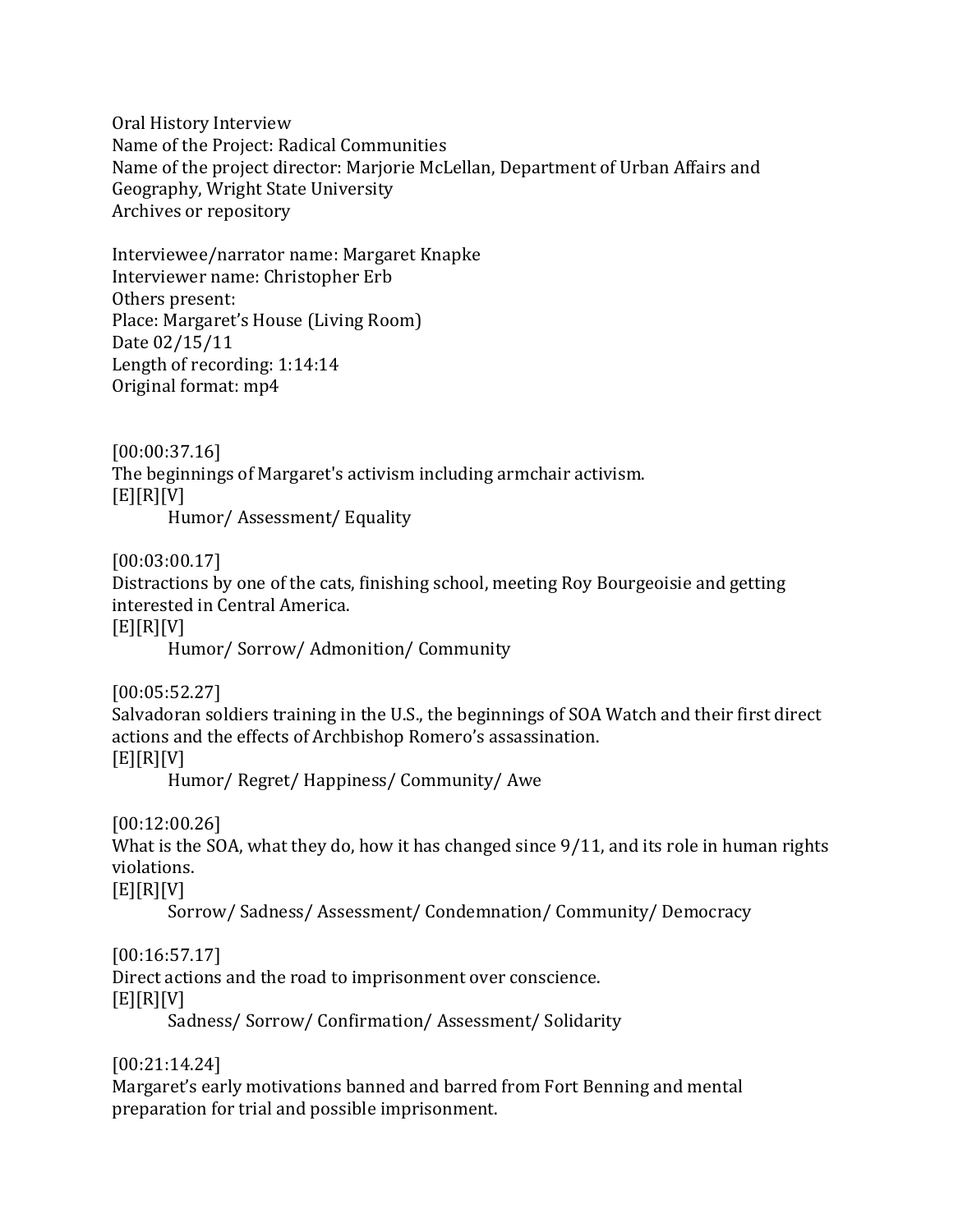$[E][R][V]$ 

Sorrow/ Guilt/ Assessment/ Confirmation/ Determination/ Solidarity

[00:27:59.13]

The trial, sentencing and the judge.

 $[E][R][V]$ 

Humor/ Relief/ Assessment/ Confirmation/ Judgment/ Community/ Democracy

[00:34:57.29]

Paying her fine creatively, turning her sentence into community service.

 $[E][R][V]$ 

Happiness/ Creativity/ Humor/ Assessment/ Confirmation/ Community/ Solidarity

[00:42:39.20]

Burn out, reiki, finding a center, other holistic body work and modern Central American Relations.

 $[E][R][V]$ 

Happiness/ Amazement/ Anger/ Irony/ Assessment/ Condemnation/ Community/ Solidarity

[00:53:49.28]

Debating the ex-head of the School of the Americas, the tension building up to it, the awe at doing it and relief after it was over.

 $[E][R][V]$ 

Fear/ Awe/ Relief/ Happiness/ Judgment/ Assessment/ Equality/ Freedom

[01:00:39.23]

Dealing with comfort zones and activism  $[E][R][V]$ 

Concern/ Assessment/ Community

[01:02:11.24]

A trip to Colombia, Colombian MP's, and direct action on foreign soil.  $[E][R][V]$ 

Happiness/ Irony/ Excitement/ Assessment/ Confirmation/ Solidarity/ Understanding/ Equality

[01:15:04.18] Deep feelings about holistic healing, and maintaining her own center.  $[E][R][V]$ Happiness/ Affirmation/ Unity/ Compassion

[01:19:48.14] Radicalism, problems with two party systems and connecting with each other.  $[E][R][V]$ 

Happiness/ Optimism/ Condemnation/ Democracy/ Equality/ Community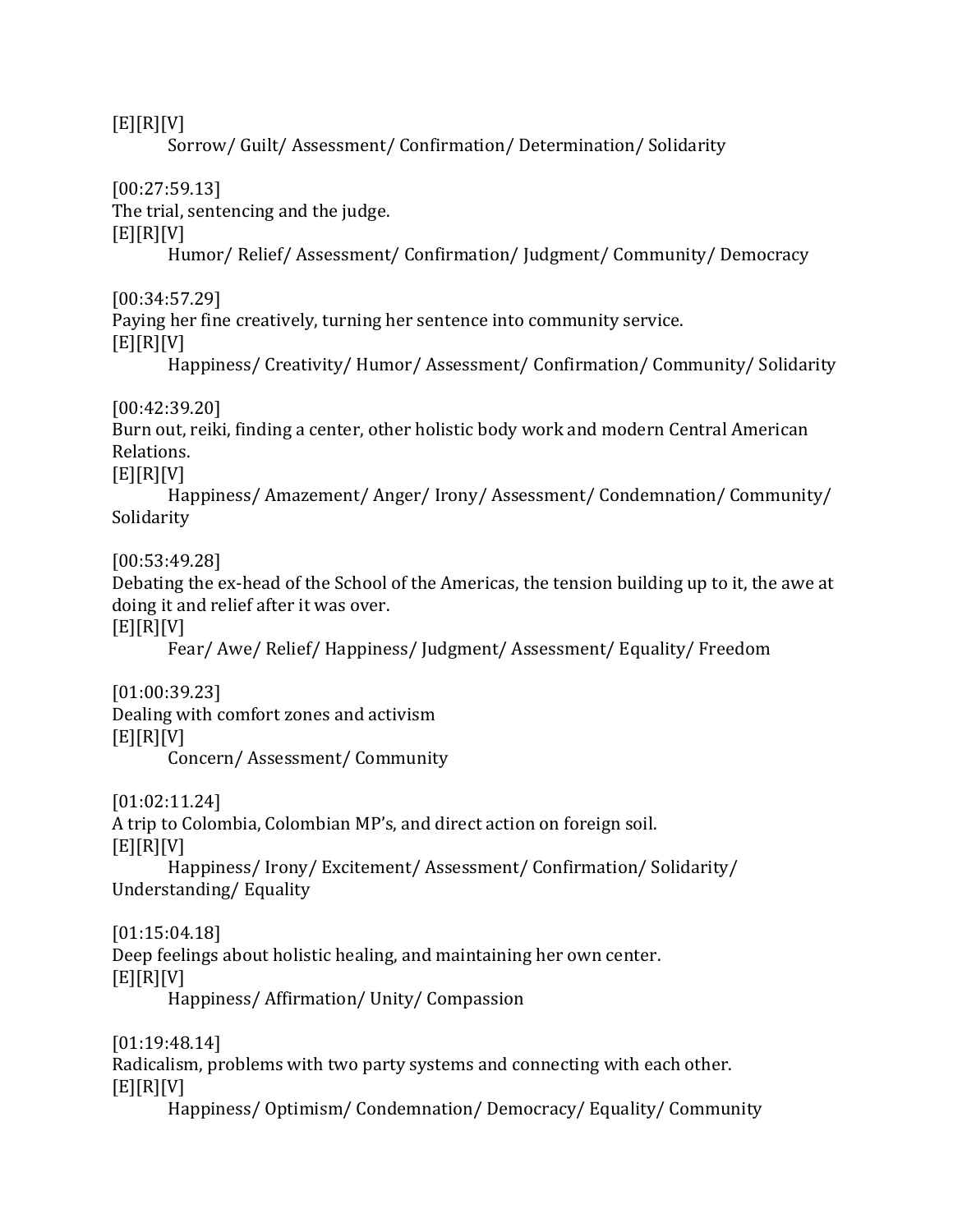[01:32:10.11] Radical movements in Dayton, and other resources [E][R][V] Excitement/ Enthusiasm/ Affirmation/ Community/ Democracy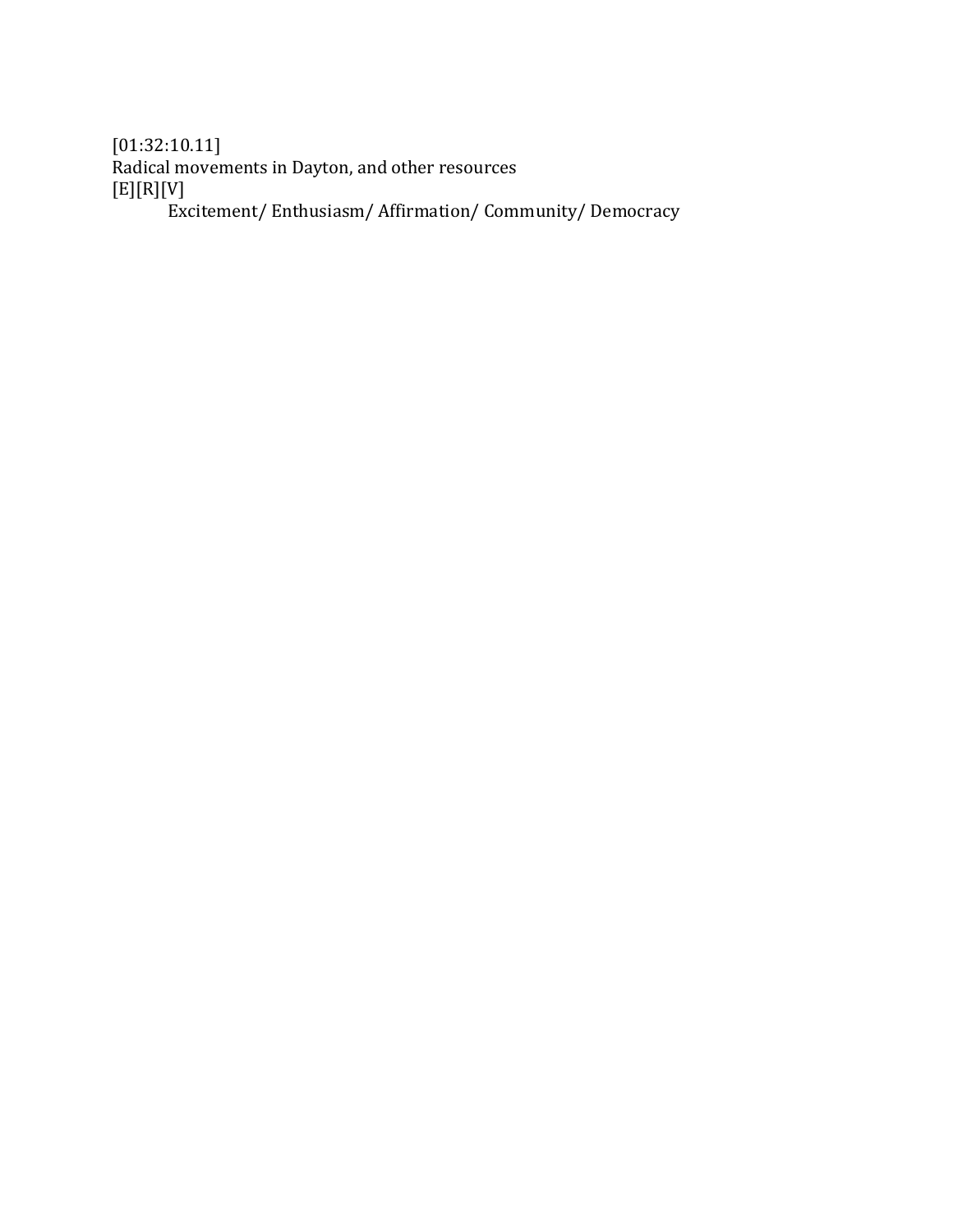Christopher Erb: This is Christopher Erb, I'm sitting down with Margaret Knapke [pronounced with the first /k/ silent]...

Margaret Knapke: /k/nap/k/(ee) [pronounced with two hard /k/'s]

Chris: Is it Knapke? [prounounced correctly]

Margaret: Yeah

Chris: I've always, I didn't know that, I'm sitting down with Margaret Knapke and we're going to be talking about her work in peace activism as well as human rights activism and we'll also be talking about her professional life as a holistic healer.

Margaret: Yeah, body worker, Holistic body worker.

Chris: It is February 23, 2011. Margaret, how did you get involve with community activism or community service?

Margaret: I was thinking about that question earlier today and I can't honestly say that there's one singular moment of epiphany but I recall, I grew up in a small rural community, very conservative. When I was in high school the Vietnam War was building, if that was the first time I started paying attention to the world certainly I did that. Then of course the Kent State killings. I think in addition to that I, if I can say this, I think I just have a really good bullshit detector. [Both laugh] Certainly when I was young, in high school, I was certainly aware that my country was using a disproportionate share of the world's wealth. I think I was suspicious that all of the history I was taught always had a very glowing interpretation of U.S. involvement anywhere in the world. Certainly I thought long and hard about how our European ancestors came to be in this country. That was probably the first thing that started to gall me, probably. So it wasn't really until I went off to college that I started thinking more theoretically about things, more systematically. Quite frankly I think for quite some years I was pretty much an armchair resistor. It was pretty much an academic exercise for me.

Chris: What we call slacktivist?

Margaret: [laughs] Slacktavist? I don't know, a little harsh but...

Chris: Oh I love to consider myself a slacktavist.

Margaret: [minor distractions by one of Margaret's cats] When I was an undergrad I got involved, I went to the University of Dayton and I got involved in the Peace Studies Institute. As the name suggests, we were primarily about crafting peace oriented, nonviolence oriented curricula. That was my first involvement at the university level. I don't think it was until I was in graduate school, by the time I did my undergrad at UD, I left Dayton for a while, travelled a little bit, ended up going back to UD to work on a masters and complete a masters in Philosophy. It was when I was back doing that work, I was also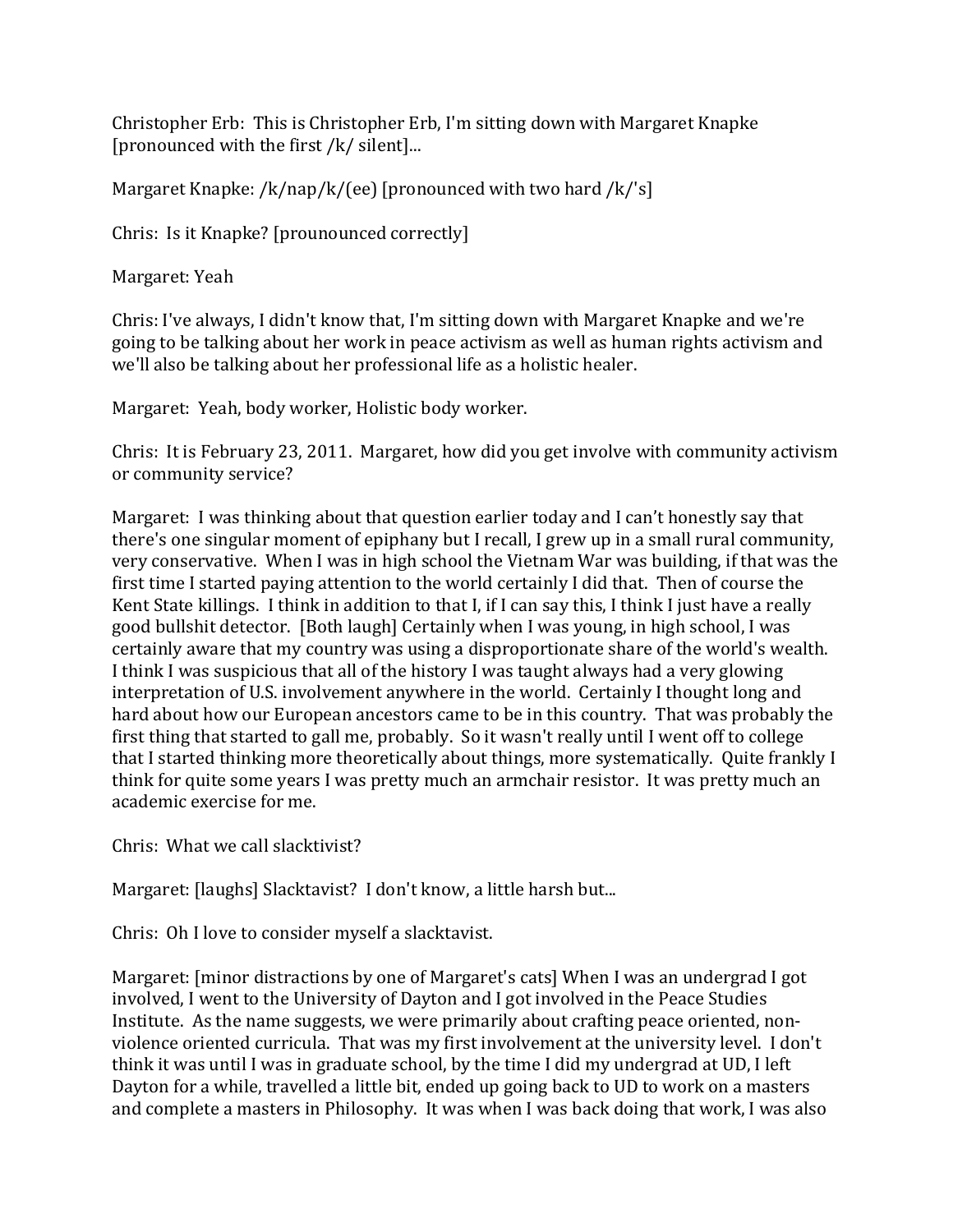working with battered women at the time; I had a job as an advocate for battered women. I helped to start one of the organizations for battered women in the city and I was finishing my degree and I was teaching at UD, philosophy, as an adjunct professor. No, at the beginning I was just a part-time teacher, it evolved into something else. The National Lawyers Guild, right around 1980 maybe '81, invited Roy Bourgeoisie , Father Roy Bourgeoisie, who heads SOA Watch, which did not exist at that time. They invited him as a Marinal priest who had spent many years in Latin America and was now going around the country talking about U.S. policy toward El Salvador and they invited him to campus. I went to hear what he had to say, I don't think I was expecting too much from someone with the name Bourgeoisie. [Both laugh] I can remember actually thinking wow, what a crazy name. I went to hear him speak and he spoke from such an authentic place and I credit him with really giving my armchair analysis human texture, a really human dimension. He just made it all seem so much more real, I mean foreign policy wasn't just some abstraction, foreign policy was how the Gonzalez family was going to, whether they were gonna have dinner or not. Whether or not he was gonna make it home from the mines. It just became very microcosmic and very personal and that was a really significant transformation in my life. I do consider Roy, who's a good friend of mine still, I consider him to be a very important mentor.

#### Chris: So he started SOA Watch?

Margaret: He did, but it didn't officially start until 1990. We were down there, he was down there, he just caught a little item in the back of the New York Times one day. He'd been run out of Bolivia, he had been a missionary there and was run out of Bolivia. Two U.S. sisters he knew had been, were two of the four church women killed in El Salvador, so he got very involved in trying to figure out what was going on there. So then he went around the country started talking. He notices in the back of the New York Times a teeny tiny item about some Salvadoran soldier coming to Fort Benning and he thought 'this can't be good, I'm gonna go see what this is about.' He just moved himself to Columbus Georgia which is right outside Fort Benning and five hundred and twenty Salvadoran soldiers had been brought. This was while the School of the Americas was still down in Panama. I can't prove this, but I have a feeling the Pentagon was kinda testing the waters because they would end up moving the school to Fort Benning the following year. I think they were kinda testing the waters. Roy started, first it was a one-man show then he built some solidarity around trying to do outreach to these soldiers. Initially trying to figure out why they were there, what kind of training exactly they were receiving. I and others from other parts of the country would go and spend time, we would vigil and we would do different things. Roy and Father Larry Rosebaugh, who recently passed, and a woman, Linda Ventremekia, {?} the three of them did this really great civil disobedience action, which I always have wished I had been a part of, [laughing] this is I think one of my very favorite actions I have ever heard of. First of all, before we get to that, Roy and the others had had to do some intelligence gathering to find out where these Salvadorans were on the base. They found the barracks, where they were and at the time Fort Benning was fairly open, it was pretty easy to get on to if you knew where you were going. Roy and Larry and Linda would go into their barracks and they would leave flyers in Spanish in their shoes and their clothes, trying to do outreach with these guys. They were feeling the need to kinda ratchet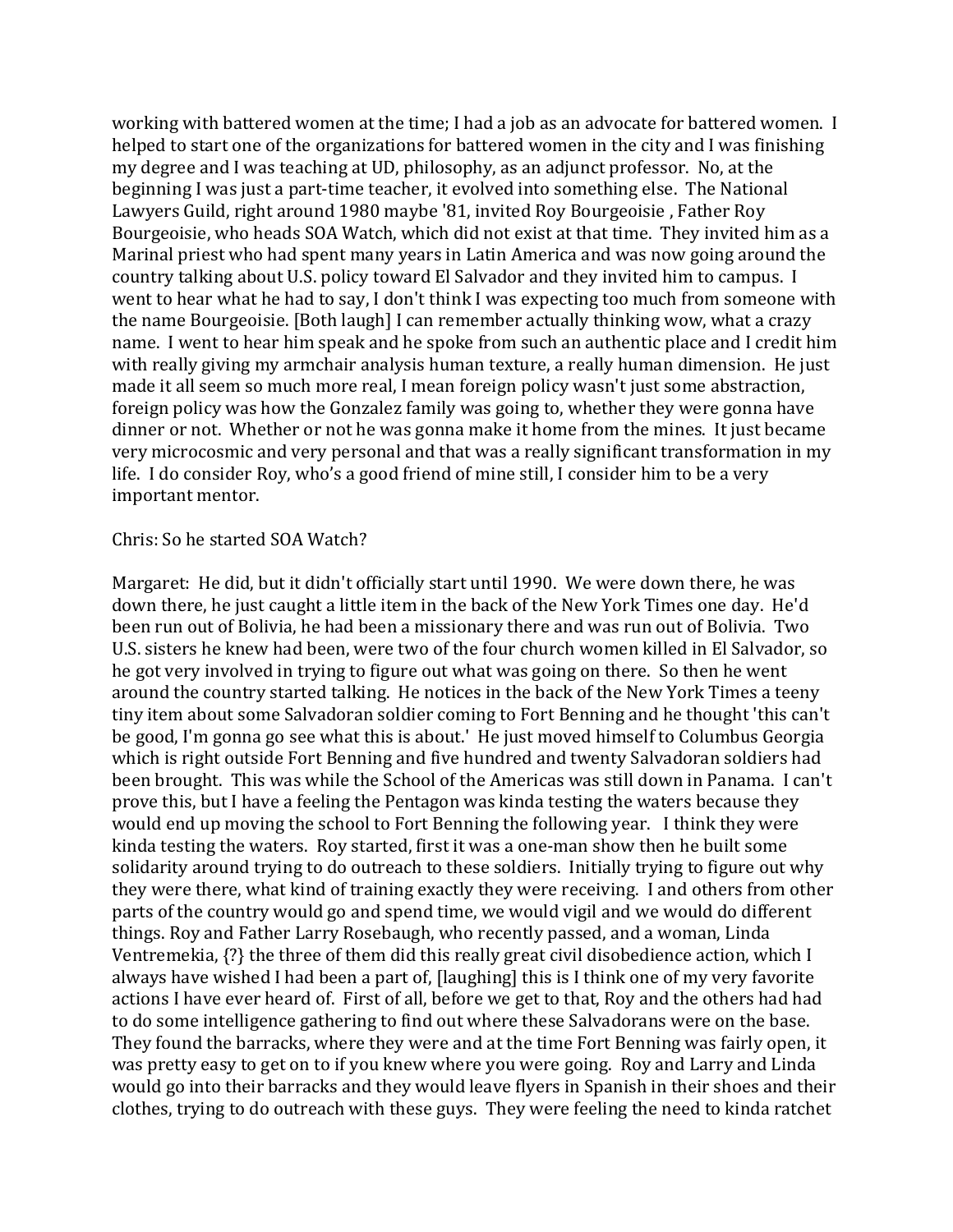things up a bit, weren't sure what to do. We're talking about it one day and the mail came and it was a Catholic Worker community I think in Chicago, had sent Roy a tape of Archbishop Romero's last homily the day before he was assassinated. It was this amazing homily, he had made a heartfelt appeal to the Salvadoran soldiers to stop, 'God's law requires that you disobey illegitimate orders and you must stop killing your brothers and your sisters,' and the very next day he was assassinated at mass. They had this amazing homily and what they decided to do was get some fatigues and kind of camouflage themselves and late at night they went onto the post. They actually took some media people with them as I recall. They climbed some pine trees just adjacent to the barracks, the soldiers lights were just starting to go out, they were going to sleep so they climbed up, with the tree climbers on their boots and they lashed themselves up high into the tree and Roy had a big boom box. They waited till all the lights had gone out and all of a sudden Archbishop Romero's voice goes floating through the pines. The lights came on in the barracks and Roy said these soldiers came out, some of them fell to their knees, they were looking up at the sky, they really thought they were having a visitation from this recently murdered Archbishop. The MPs didn't see it that way; they located them pretty quickly and got them out of there. These three were in the slammer, they were in the county jail and it was about time for these five hundred and twenty five Salvadorans to graduate, so some of us went there and we thought; 'we need to mark the graduation somehow.' We were trying to figure out again where exactly it was going to take place and we couldn't know for sure, we had thought we might go in and disrupt it somehow and make a statement about what the U.S. was doing to people in El Salvador. I don't mind telling you that made me very nervous, [laughs] the thought of doing that. I would have done it had we known for sure where they were gonna be, but we didn't so we decided we'll do a less dramatic action that was a sure thing. What three of us did that morning was to take a big banner we had made that said 'Salvadorans Graduate to Genocide,' that told it I thought, that was a strong statement. We took it to one of the administration buildings and held it, got a lot of attention till they arrested us. That was my first arrest at Fort Benning.

Chris: When was this?

Margaret: I think it was '83, '82 or '83.

Chris: Can you tell our listeners a little bit about what was going on at the School of the Americas, why this was so important.

Margaret: Again, we didn't really know that much about the School of the Americas at this time, I knew nothing about it. Roy probably knew something about it, but again it was still down in Panama at that time. The U.S. Army School of the Americas began in 1946 in Panama and its where the United States Army would train Latin American officers and police in counter-insurgency techniques basically. What they call 'low intensity conflict techniques,' its not about low-intensity for the populations being targeted. Its a way of targeting those populations using their native armies under our instruction and letting this suppression of truly legitimate movements towards economic and political democracy, letting the suppression of those movements take place with barely a ripple back in the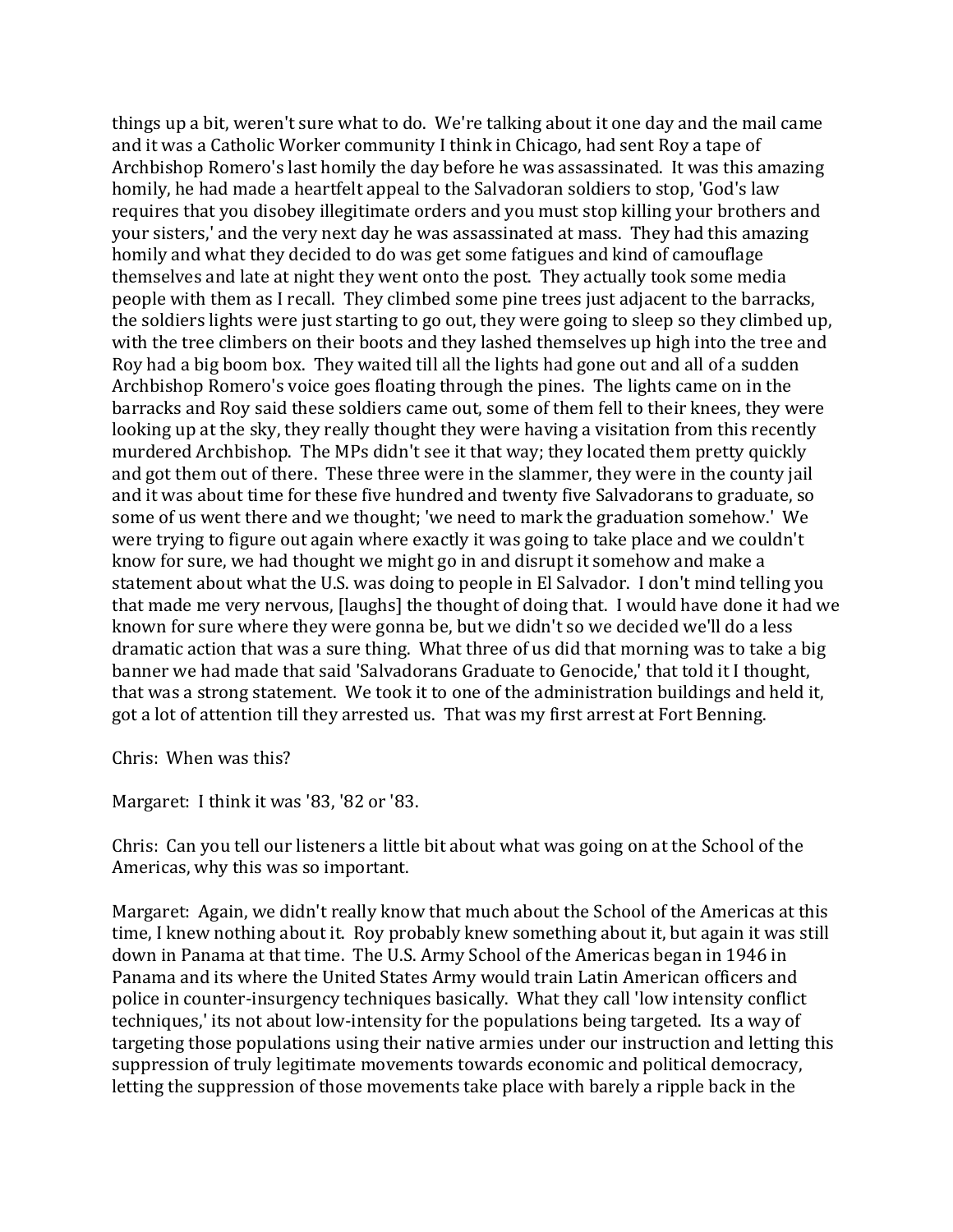United States. That's the 'low-intensity' part of it, that it could be done in such a way that it wouldn't register so much back here. Although we would be paying for it, our tax dollars

Chris: Certainly they were not low-intensity at the place, at the time of...

Margaret: Oh no, no, no, the people on the receiving end of these policies, well over 600 graduates of the School of the Americas have now been identified as serious humans rights abusers. I'm getting ahead of myself a little bit but it started in '46 and very quickly became known throughout Latin America as La Esquela de Assasininos, the School of Assassins and the School of Coups. Latin Americans saw very clearly what was happening here with this training and how it was being used to put in dictators who would work more often than not at the behest of the U.S. foreign policy makers. Because of the terms of the Panama Canal treaty, when the school started to get into the '80s they knew their time was, their lease was almost up and they needed to find another place for it, so they chose to move it to Fort Benning Georgia. It's still there, in 2001, January 2001, this is I think entirely due to the efforts of the School of the Americas Watch, in January 2001 the Pentagon officially closed the school. Then immediately reopened, they claim, a different school but it was actually the same place, the same front door, they even used the same course catalogue for quite some time, but they called it the Western Hemisphere Institute for Security Cooperation and that's what its still called. We still call it the SOA or SOA WHInSec. They moved that there in '84 it was in '89 that the six Jesuits and their housekeeper and her daughter were murdered at the University of Central America in San Salvador. These were Jesuits who were very outspoken proponents of the poor, you could say they were involved with liberation theology, which the School of the Americas has prided itself on helping to wipe out in Latin America by the way. These Jesuits were killed along with the two women and that happened in November of '89 and Representative Joe Mokely said 'What the hell is going on in El Salvador, how can all this be happening? We're sending what is it a million dollars a day to these people, what is happening down there?" So he took and investigative committee down there and determined that, I don't know that he came up with all this, in '93 when the UN Truth Commission published their report on El Salvador they identified 26 soldiers who participated in that massacre and nineteen of them had trained at the School of the Americas. So that happens in '90 and when the anniversary of the killing of the Jesuits rolled around in November of '90 that's when Roy and some others started, had a fast there at the gate, and that's really officially when SOA Watch began.

Chris: Do you want to, why don't we go ahead and talk about the next time that you went to prison.

Margaret: The next time, ok.

Chris: There was just the two times correct, or was there three?

Margaret: I was trying to remember, I got arrested, I think I've been arrested three times down there, because the first time I didn't give them my information and so they didn't give me a Ban and Bar notice. The second time I got arrested as part of the big November vigil and mock funeral procession on to the post, I think that was probably '96 or -7. I'll just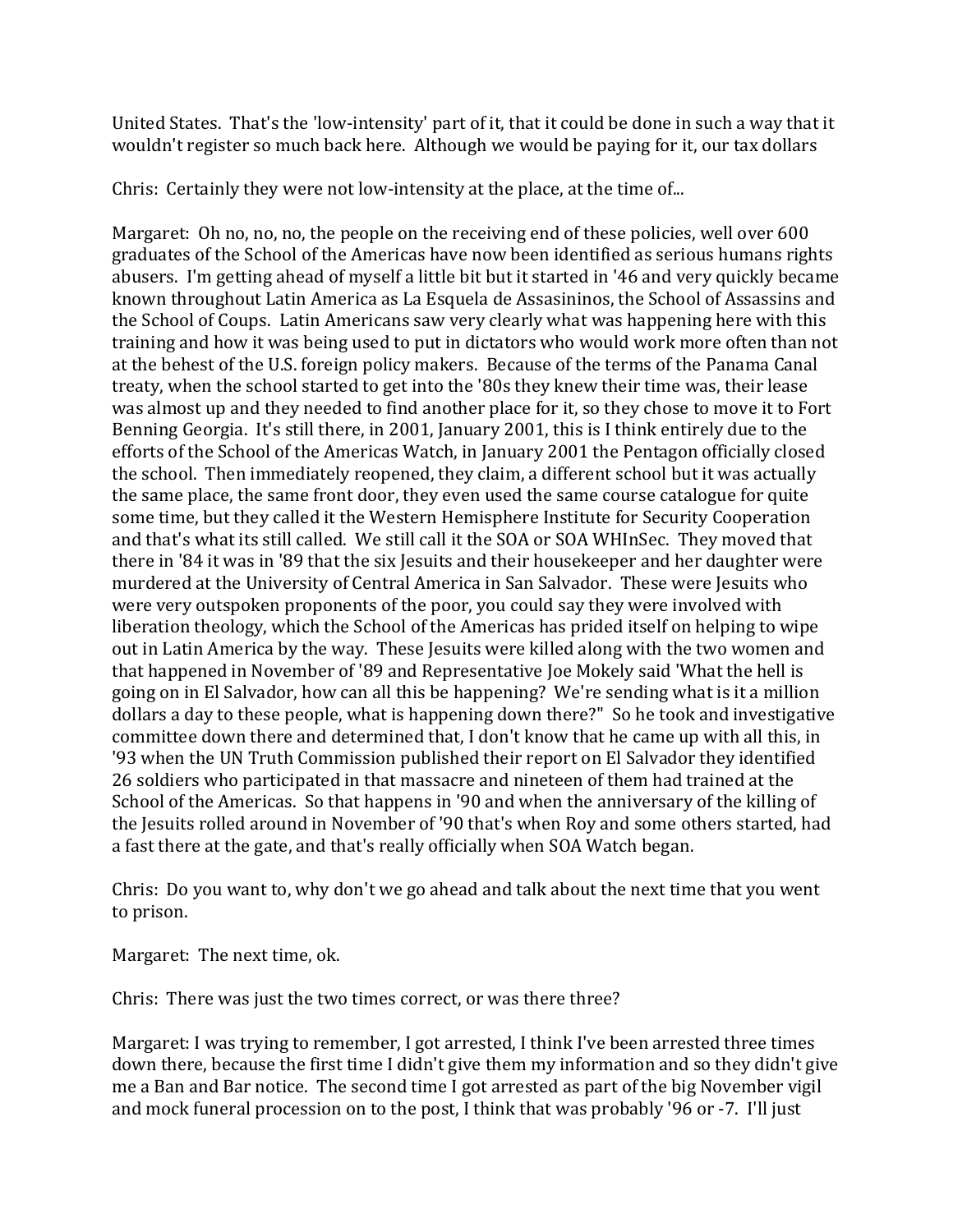begin by saying that a part of the work of SOA watch, in our efforts to try to educate U.S.taxpayers about how we're spending at least 20 million dollars every year keeping this school going and what the human rights consequences are for people throughout Latin America. That work goes on year round in individual communities but every November we commemorate, not only the killing of the Jesuits and the two women, although we use the anniversary. Its really a commemoration of the hundreds of thousands of people who have been killed throughout Latin America, either by SOA grads or people under their command. We converge there every November and there's, most of the weekend consists of a perfectly legal gathering just outside the front gate of Fort Benning. We'd get a permit from the city of Columbus and we'd do that. Its a great opportunity to hear from people from Latin America, to hear from people who are doing work all throughout our country and beyond, to network with people, share resources all of that, teach-ins and all that. Always then on Sunday morning we have, I'll say that at least parts of Friday and Saturday have at times a festive kind of air. Then on Sunday morning it becomes very serious, very somber and there's a mock funeral procession that takes place. In the early years when Fort Benning was open, before 9/11 it was very easy to simply go onto the post, really anybody was allowed onto the post, you didn't need special permission to be there, it was an open post. However, they claimed the right, the legal right, to prevent people from going onto the post in order to engage in political discourse. That's what they said; they said legally they can keep people from engaging in political discourse on a military reservation. That may be, but we can't help but notice that they often invite people to [laughs] partake in political discourse, when its discourse concurrent with their own. At the end of the vigil we would always have this mock funeral procession and a lot of people would engage in it simply on the Columbus city property. Those who were willing to risk arrest would take it further, onto the post, so even if a word weren't spoken, symbolically its very clear what we are saying and they never wanted us to bring that onto the post. Our hope always was to get all the way onto the post to where the School of the Americas was located but we could never get that far. I did that one year with, I don't know how many hundreds, or I think were maybe two thousand people went on that year. We were all arrested and most of us were given Ban and Bars and released. The way they did it back then, technically they could prosecute you the first time but they really didn't want to. What they would do instead was give you a Ban and Bar notice, which says 'ordinarily this is an open post and you can come as a U.S. citizen, however since you have already engaged in political discourse once, you're not allowed to come back,' basically. Ban and Bar, you're banned and barred from being here.

Chris: So you're banned for anything at that point in time, you can't go onto base even for non-political discourse?

Margaret: Unless you got express permission I guess, but you can' just venture on. Once I had that in my name I knew that, were I to go back on again, I would very likely be prosecuted. By now we've had, I was just looking at the current figures today, I think by now we had 245 people do time in federal prison, the charge is almost always a misdemeanor charge, "criminal trespassing" they call it, criminal trespassing. There've been a few people who have been charged with felonies, if there's been some little property destruction. One year I remember some people edited the sign and they got at least a year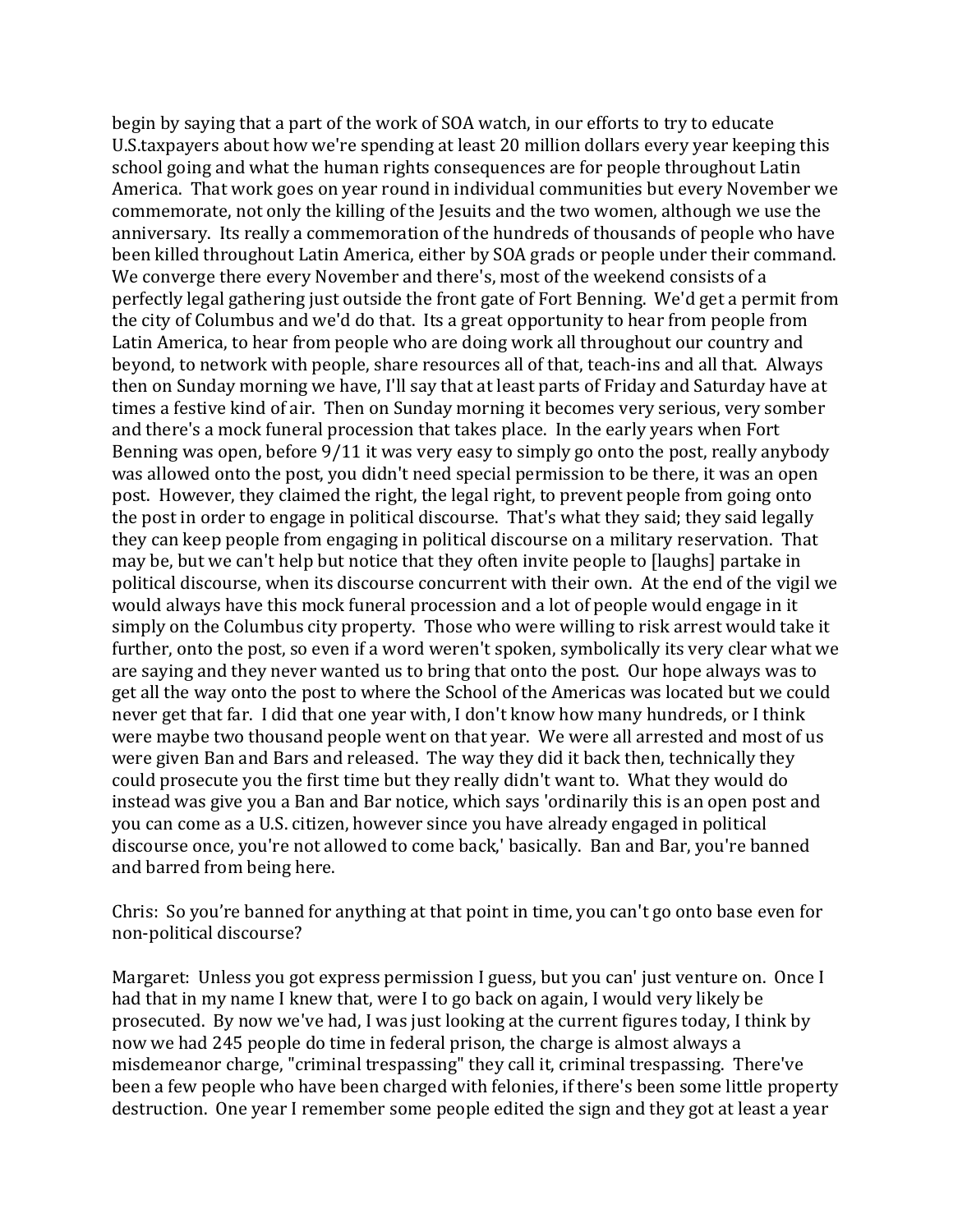in prison for that. They were considered felons so it was really hard, they were on probation for a long time, it was hard to travel or do a lot of the work because of that. I didn't enter into this level of civil disobedience lightly. I knew that it would be pretty dramatic in convenience in terms of the way, the kind of work I like to do, the kind of work that I do, commitments to family and clients and all of that. What kept coming back to me, I kept having a particular image I'd seen in a documentary that was shot in Guatemala, its a scene of people who had been killed and there's in particular one little boy. The remains of one little boy and his face is just, I can't even if I wanted to I can't forget his face. When I'd be weighing, 'is this really a good time for me to do this, is it gonna cost me too much, is it gonna be too hard?' Then I'd see that little face; you know he had no choice, nobody asked him. Many people, by now I've had the opportunity to go meet and spend time with in Nicaragua and El Salvador and Colombia, nobody asked them if its an OK time to be displaced from their homeland for instance. So I began, even as I went through this process of trying to make a decision, I began to see how privileged I was, even being able to weigh things out so carefully. I'm not saying people shouldn't do that, I don't romanticize going to prison, I really don't, I don't think its necessarily the best way for each person to do the work. If we all went to prison it would be pretty hard to get any mileage out of it because we wouldn't have anybody back home doing the media work, for instance. I don't put it up on a pedestal, I don't romanticize it but it felt really important for me to be able to advocate with that degree of seriousness. Knowing full well that it would give me added volume, I knew it would and it did. It felt to me, ultimately, that when I made the decision to do it that, in 1999, knowing that I would probably be prosecuted, it was a decision to mother. I saw it as a way that I could advocate for children at risk in Latin America that a lot of people can't because, maybe their taking care of their own kids, I don't have children to take care of. I'm single, so by design my life is simpler than many and in part because I want to be free to do these kinds of things. I really decided and it wasn't simply a rational decision, there was a lot of imagery coming to me from my subconscious, I was having dreams about it. It really felt like an appropriate for me to express a mothering protective instinct toward those Latin American kids, and their parents.

Chris: You say it was in 1999?

Margaret: So it was in '99

Chris: So that was, there was really only one more November demonstration before the base was closed then, wasn't there?

Margaret: Right

Chris: It was the decision that had to be made too.

Margaret: Well, people are still doing it. [Laughs]

Chris: Are they? OK.

Margaret: Oh yeah, people still get on the base; they work harder than I had to.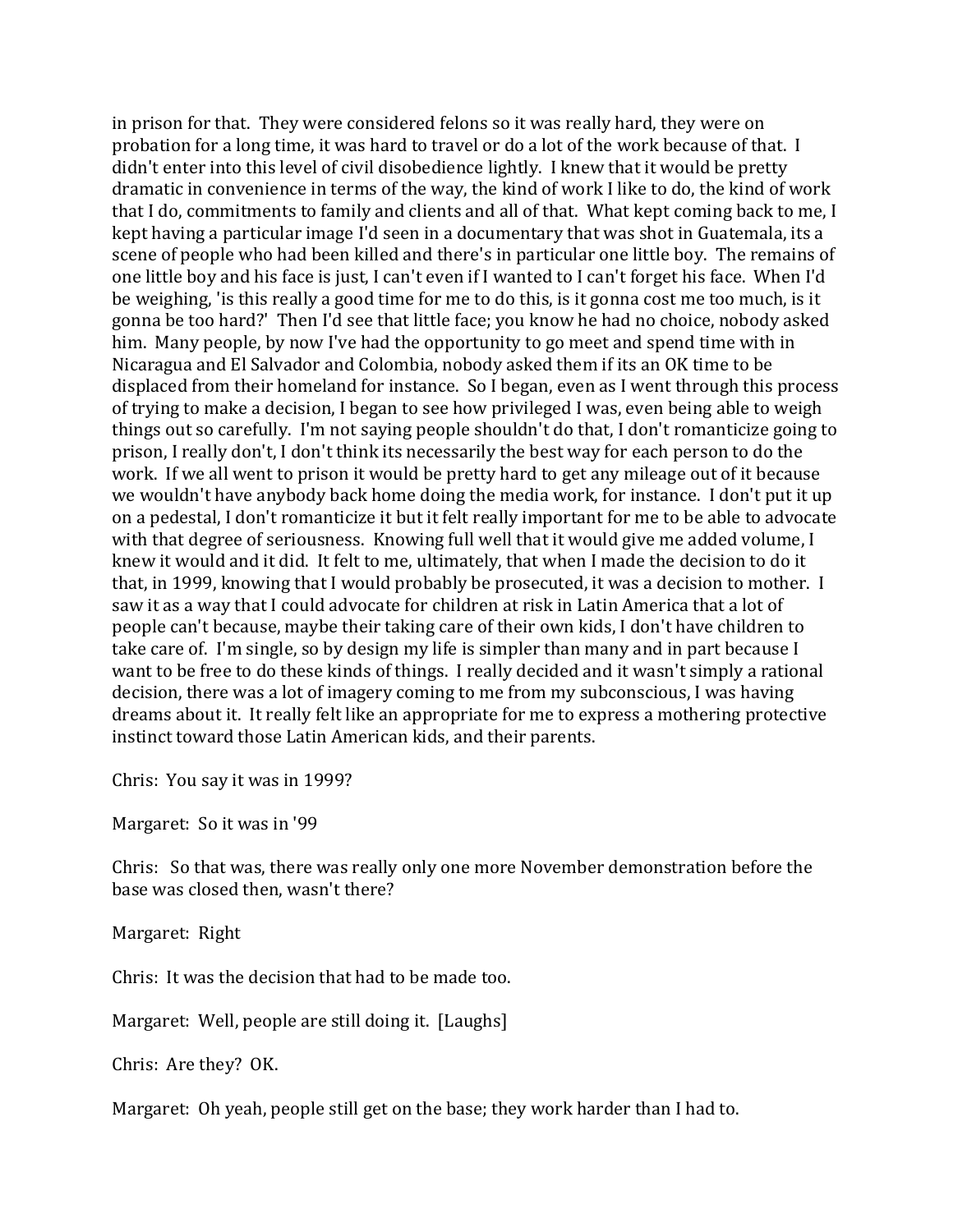Chris: It seemed kinda cosmic for it to be that close to the ending of it and for you to have come to that conclusion.

Margaret: I did the action, I was actually one of the three people who led the procession onto the post, we were wearing, not everybody involved in the movement is Catholic by any means, or even religious necessarily, although there is a strong spiritual vibe to the whole movement. We were, the three of us who were leading the procession, we had, what are those called, those heavily embroidered mantles that priests wear, I think that is what its called, a mantle. We took the procession on and we were arrested as we expected we would be, ultimately they arrested I think, they arrest a whole lot of us, they press charges against 23 of us and then they dropped charges against 13 of us. I won the lottery, [laughs] I got to be one of the ten and frankly I was really glad, I was really glad that I got to be one of the ten, because I wanted to be able to do that piece. Honestly that day in the courtroom was one of the most important days of my life, it felt, it was full of grace really. It felt so much bigger than any of us and if felt like there was something very important moving through us. I could give you many examples of that but sufficed to say that it felt like a very profound privilege for me to be one of the ten conduits who got to share the message.

Margaret: Our situation was a little bit different that year because the judge who had been prosecuting all the previous people, they called him 'Hanging Bob.' [Both laugh] He was a really, this guy had quite a history in Georgia. He was on medical leave or something, they had an interim judge in from Macon Georgia who really knew nothing about the issue. He was fresh, he really knew nothing, or he certainly acted as if he knew nothing about the issue. I don't think he knew anything. He was a liberal judge who was appointed by Clinton and so I think he really saw himself as a liberal, well meaning, rights-oriented judge, I can only guess but I suspect that's the way he saw himself. I actually liked him, he let each one of us speak at length and I'm a much better writer than speaker so I took the crafting of my statement very seriously. Even as I did that I felt something moving through me, even at that stage it really felt like this was much bigger, this was beyond my skill-set. [Laughs] Something better than I could do by myself was happening on the page. I trusted that, I basically memorized it, it was my intention, I made a copy, I'll give it to you if you like, it was my intention, I always saw myself standing in front of the judge and looking right at him and delivering it to him. Before our trial our judge, our attorney I should say, took us in to show us the courtroom and he said 'the judge is over there and you guys are in this little box over here.' I said 'how do we look at the judge?' 'Oh, you don't look at the judge you'll be looking at the courtroom. I just said 'no, that's not how its happening.' [laughs] I just knew how it was going to happen. It just so happened alphabetically I was the last person that day, so everybody else had gotten up in the box and given powerful statements but giving them to the audience. When I got up there, in this tight little wooden box, I started moving my chair around the best I could and I'm kinda looking at him then I turn in my chair so I'm looking at the judge. The prosecutor said 'your honor, we're not gonna be able to here her.' I lean into the microphone but I'm looking at the judge [laughs] I tell you Chris, it was amazing because I started to give it just the way I wanted to give it and as I did he leaned towards me. We really connected and I really felt heard by him. Then he had some questions, so we had a nice little back and forth, it just felt, I just have to say it felt like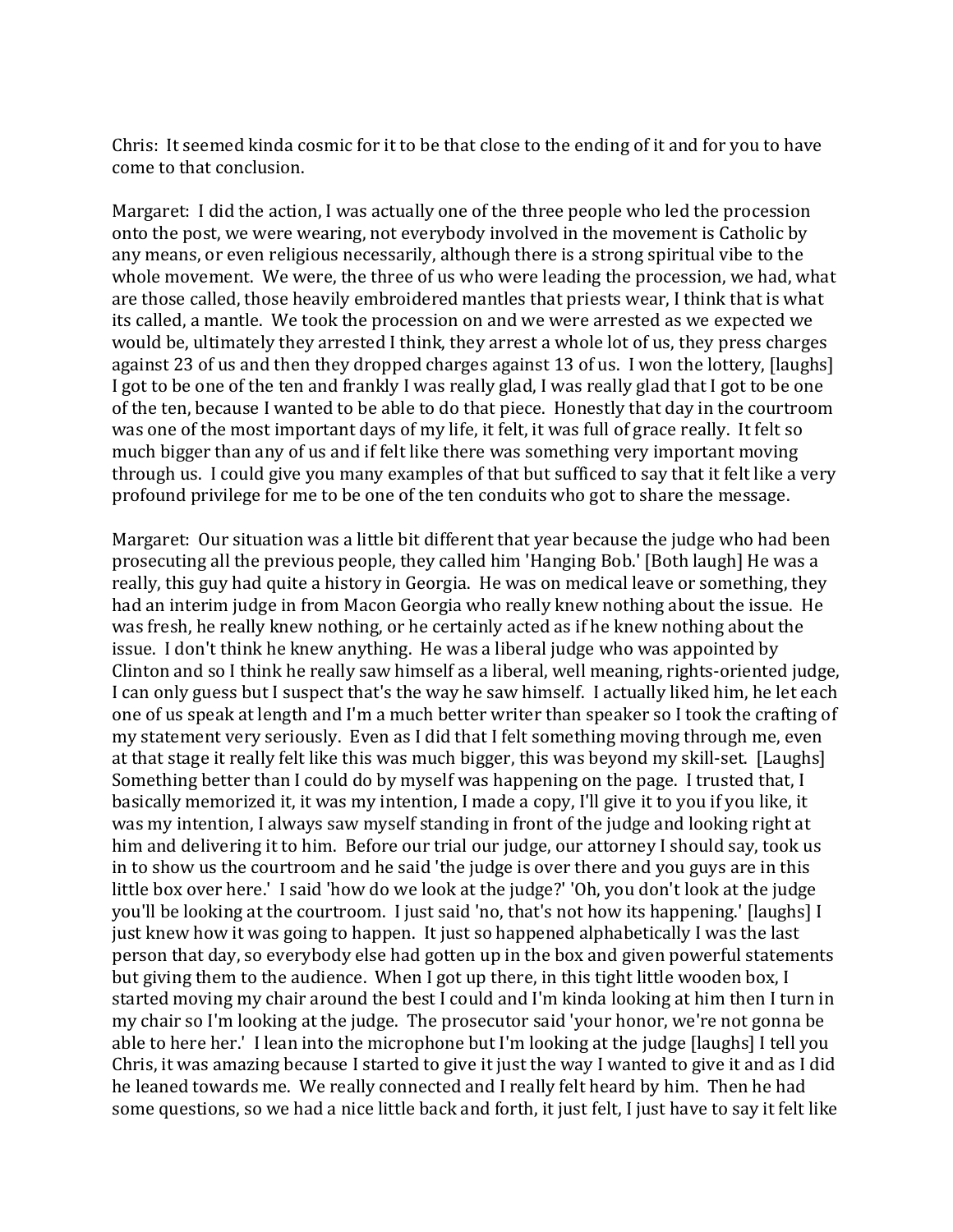grace was all over the place helping that to happen just the way it needed to happen. He ended up, we adjourned for a while, I think it was the next day he gave us his decision and he said that he really had to admire us, he really respected us greatly. Nevertheless he had to find us guilty and he wasn't gonna pass sentence right away, he wanted to look more carefully into who we were and we had to come back in three months to be sentenced. It ended with a great feeling of respect, well three months later we're waiting in the courtroom, he comes walking in and I knew immediately something was very different. He was angry and disrespectful, some of the people who went before me, again my name starts with a K but somehow I was at the tail end of all this. My friend Judy who was one of the most brilliant, kind and wonderful people on the entire planet and he is chiding her and accusing her of being self righteous; "Well your all self-righteous and blah blah blah." I was thinking 'OK,' some of my peers were saying 'somebody got to him, that's it, people at the base got to him.' I said 'maybe.' but maybe the other possibility is that, liberal judge that he is, and I think with a certain, he struck me as a very sincere person. I said that I think on some level he understood that if even a fraction of what we were telling him about the school and about U.S. policy towards the region, if even ten percent of that were true he didn't really know his country. I think that that really shook him to his foundations. I wrote him, when I went to prison I wrote him a letter and he wrote me back immediately. I didn't expect a response at all. I wrote him a letter and I said 'I just want to comment on something you said to us in the courtroom, you said that we are very self-righteous. We're passionate and we're stubborn, but we're not self-righteous, in fact if anything, I'm sure we all fault ourselves for not doing more much sooner because we know how many lives have been lost. I don't think its correct to say we're self-righteous.' I went on to speculate about why perhaps he had changed his mind about us and he wrote me back, immediately. He said I' remember you well, I have great respect for you.' He said 'I can't comment at length cause I might be required to preside over another one of these trials.' He said 'suffice it to say you did what you had to do and I did what I felt I had to do.' Those aren't equivalent, he gave himself some wiggle room there I think.

Margaret: As I'm getting ready to go to prison many people, we call ourselves prisoners of conscience in the movement; many people go for six months. Because he didn't know how he felt about things and because he was new and all that, for a number of reasons I think, he gave us lighter sentences so I only did three months in federal prison down there in Lexington, Lexington Atwood Federal Prison Camp. As I was getting ready to begin that, it was just ten years ago, just this past summer I was having vivid, in the course of my day I would have these vivid memories of prison. I thought 'that's interesting, why would I be thinking about that right now,' and all of a sudden I realized it was exactly the ten-year anniversary of my going there. My body on some level knew that and was reminding me of that. As I was getting ready to go I was thinking about the fact that I not only had this sentence to serve but he had also given us fines. When he was in his pissed off mode at the sentencing, we had asked our attorney if he could designate that we could, rather than pay money into the government, because a lot of us were tax resisters anyway, knowing that half of our taxes go to the military, people just had conscience problems with that. We had asked if we could divert our fines, we would pay them, but we would like to divert them to something that would feel very useful and life affirming. 'I don't know that I'd even be allowed to do that but even if I were, I wouldn't.'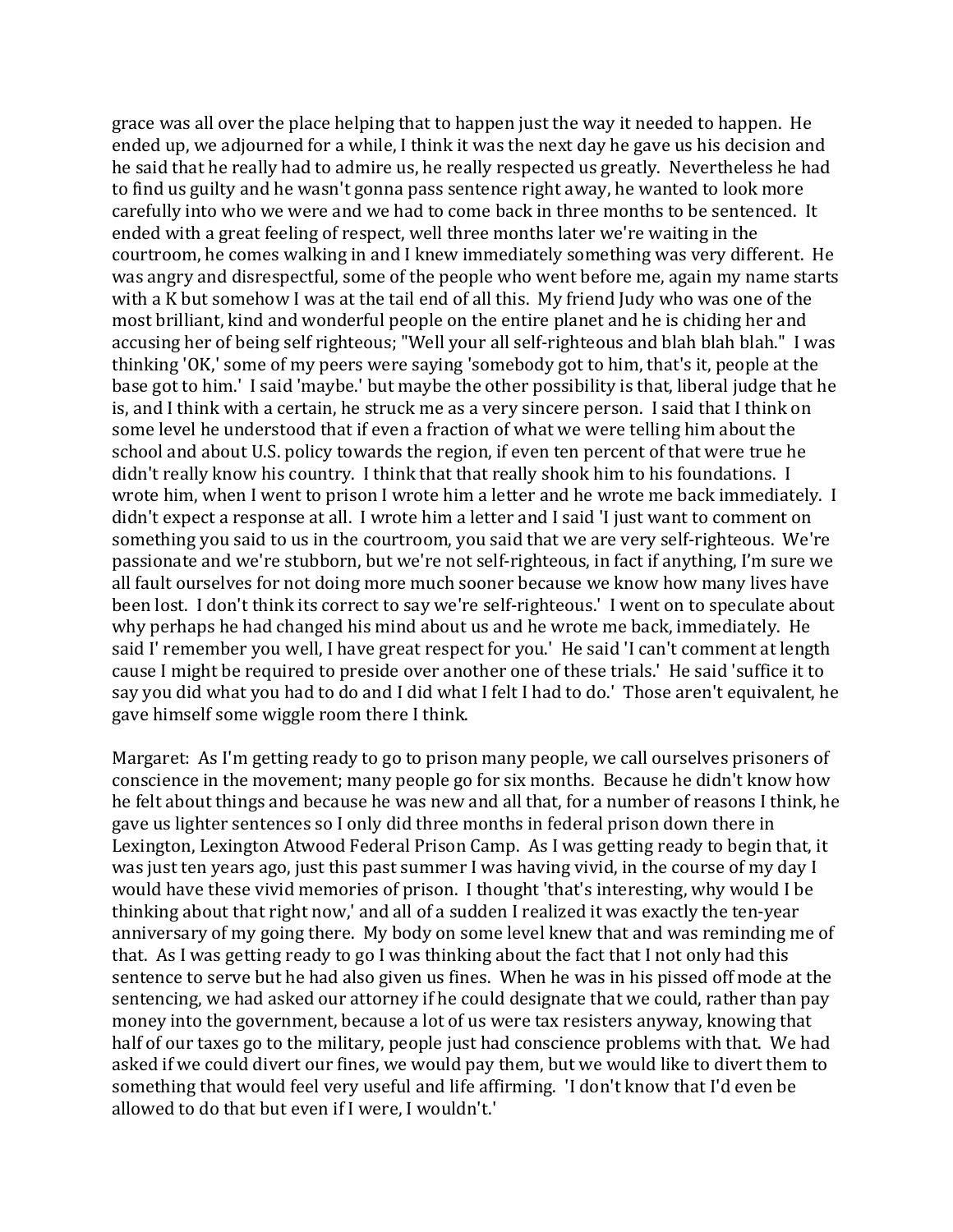## Chris: This is your attorney?

Margaret: No, this is the judge. I wake up one morning and I'm lying in bed and thinking ok, I have this \$2500 fine to pay, the judge didn't understand the wisdom of our suggestion but I'm just gonna do it that way anyway. I'm gonna do it that way anyway and all of a sudden I just had some vague idea of an art exhibit, I'm not an artist but I had a vague idea of an art exhibit and the theme was 'Healing from Torture, Through Community.' 'I don't know how this is gonna happen, but I think somehow we're gonna do this.' That very day I meet a woman who happens to be an artist and I say 'maybe you wouldn't mind being a sounding board for me. This is an idea I woke up with this morning, I'm not an artist, I don't really know the arts community, does this sound doable to you?' I ran it by her, gave her some background; 'Yeah, that sounds like a great idea and if you don't mind, I'd really like to help you organize it.' [Laughs] 'By the way one of my best friends is a big curator and she knows all the artists in Dayton.' I had not even a week before I'm to report for prison and I have a meeting with these two women and the guy who owns the coffee shop says we can use his coffee shop and I write a cover letter for them and they take it and run with it. They keep me apprised of the progress and it was a wonderful thing for me to know, in prison, that that was taking shape, that we were going to be able to do this when I got out. They had twenty some, twenty-five artists did original works, many of them on that theme; a few had works that they thought were already applicable. When I got out we had, this is one of my favorite things, the art exhibit was called 'A Matter of Heart; Artists for Human Rights in Latin America,' and we had it at the coffee shop downtown on Ludlow street, Jim Contway let us use his coffee shop. We raised \$4700 selling artwork, we made note cards, we had almost double the amount of my fine, we sent it too the Marjorie Kovler Center for Torture Survivors in Chicago. I chose them because I know they work with a lot of Latin American refugees, I thought undoubtedly some of those people had been victimized, their families, by the school. As it turns out the Kovler Center writes me and they say 'Would you mind if we used this as seed money for a new project we have in mind, we want to do outreach to torture survivors in Momostenengo in Guatemala. It could not have been more perfect, [laughs] the School of the Americas has left a horrible, horrible trail of death and suffering throughout Guatemala, two-hundred-thousand, mostly indigenous people killed there. It was wonderful, they used our money as seed money and they had a physician, a psychologist and a social worker from one of the big cities and they would go to Momostenengo, which is in the highlands, in the deep rural area. They would work closely with a shaman from the area, he lent them legitimacy and they were able to do outreach with torture survivors.

## Chris: That's amazing!

Margaret: [ecstatically] I know! I have to tell you this piece too, I couldn't help myself, I thought about our judge so often while we were putting this together, so I wrote him a letter. We had all kinds of programs and newspaper articles about it, I sent him a packet of information and I said, 'I know you said that we could not divert the payment of our fine, you didn't see the wisdom of that, I disagree. I just want you to know that because of the sentence you imposed on me and the way my community has rallied around me to deliver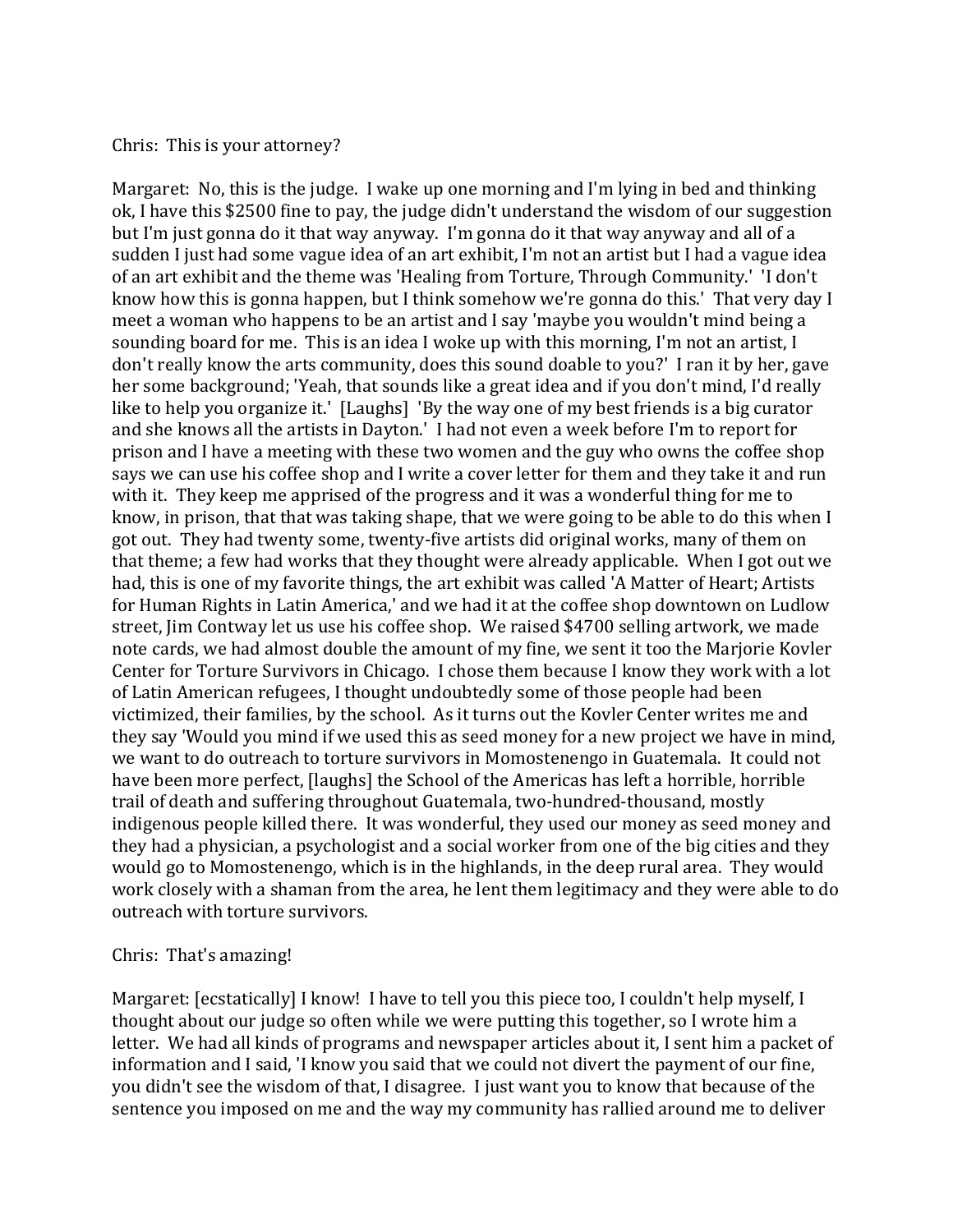on that sentence, as a result of all that, you have helped to bring this amazing intervention to torture survivors in Momostenengo Guatemala.' Ten years later that makes me cry! He didn't respond to that one but I'm sure he was moved.

Chris: At the beginning of your conversation about the judge I was thinking there were eleven conduits that day. Then with the three-month mark I was like no, maybe not, because of his change. Maybe there were eleven conduits that day, if you look at the way you look at that letter.

# Margaret: Yeah!

Chris: You talked about part of your decision to take this step that you knew would get you arrested and possibly sent to prison was your professional work, can you tell us a little bit about how your professional work and your activism worked together.

Margaret: Yeah, actually, earlier today I was thinking about one point that I wanted to touch upon is that, I did this work early on, I was in my mid to late twenties when I really started working seriously on Latin American issues, at that time it was Central America. I wasn't very wise in the way I approached it, I would immerse myself in horrific data all the time, I would work, work, work as hard as I could. When I got tired, I didn't think it was OK to rest, I actually, I'm almost embarassed to tell you this, one way I would make myself work harder; I had two photographs a friend had brought back from El Salvador of two cadavers. A young man and a young woman, I would look at these photographs and get all riled up and work some more. I was working as hard as I could but it was coming out of, it was legitimate anger, but more importantly it was coming out of guilt and that wasn't helpful, it really wasn't helpful. It's one thing to take my share of responsibility for U.S. foreign policy, its another thing to recognize the systemic issue and I'm not personally responsible for everything that happens. More importantly, it was actually a Salvadoran who helped me to see this. In the early days there were five or six Salvadorans who had gotten into the United States somehow, so activists were moving them around carefully and quitely. They were giving talks in churches and living rooms, it really kind of helped people understand what our government was helping thier government, the Salvadoran government, to do to the people. By the end of that war seventy-five thousand people had been murdered, most of them civilians and unfortunately our taxpayer dollars underwrote it. We were taking them around and they were at a church here in Dayton, one of them, Fernando, was a labor person, unionist who had been arrested and tortured in El Salvador and was released somehow, or got away. I knew enough of his story to know he had a very hard time already and yet this guy just exuded good humor. [Laughs] He just crackled with humor; he was smiling all the time. One day he came up to me and he took my cheek; 'Oh you are so serious.' And I said, 'I do NOT understand you.' [Both laugh] 'I have some idea what you've been through; I've heard some of your story. I don't understand how you can be so joyful.' What he said to me, he kinda laughed and he said, 'If we allowed ourselves to forget for a single day why we do this work we wouldn't be able to do it anymore.' Honestly it took me years to really understand what he meant, what he was saying, he was saying; when people are deprived of their lives, its tragic only because life is such a precious thing. If life is so precious, its worth celebrating, even when its precarious, he was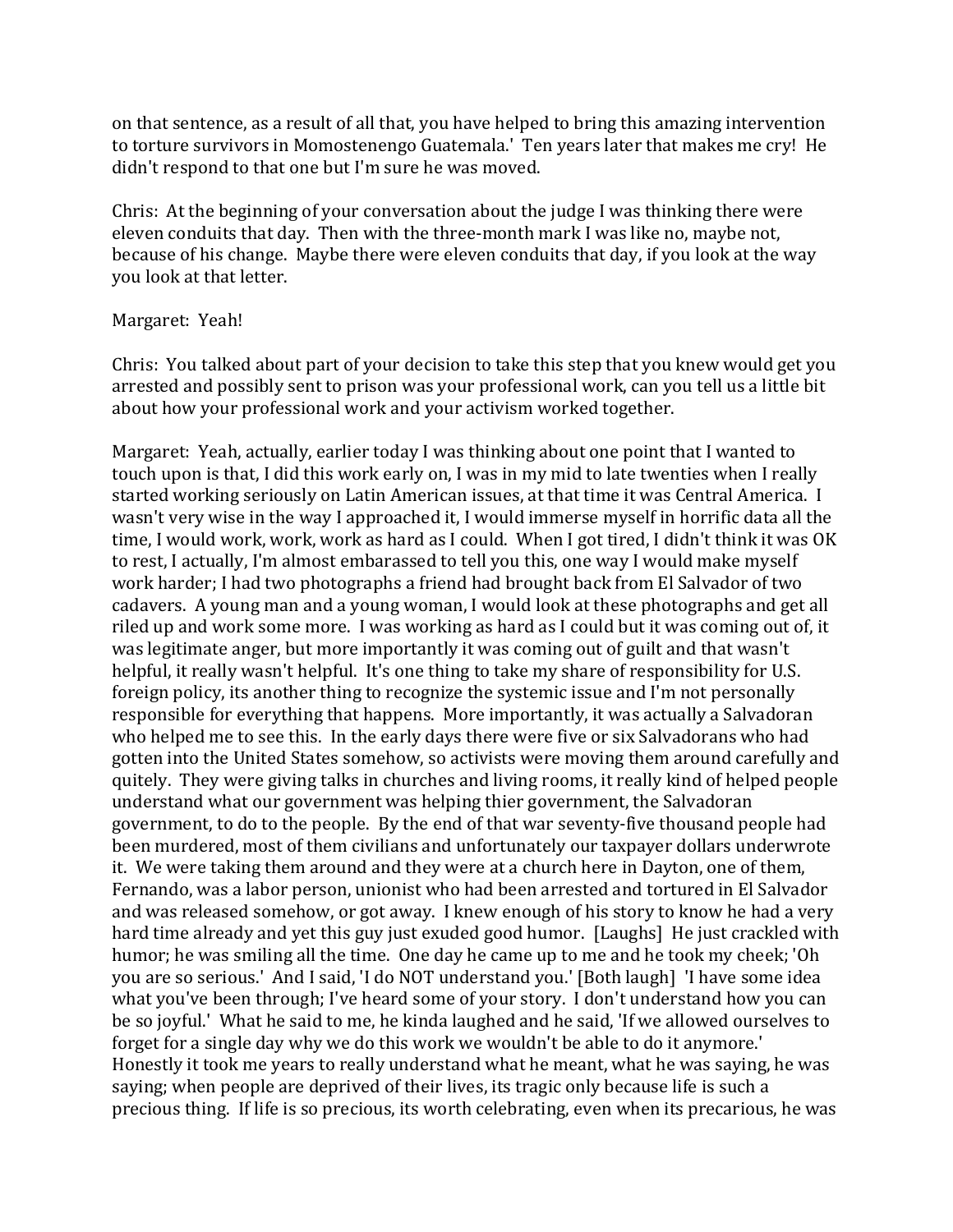trying to tell me, 'you've gotta find your joy if you are gonna be in this work for the long haul.' Its taken me some time but that is what got me into doing healing work actually, because I had gotten myself into such a state of depression and it was a friend of a friend who offered me some energy work one day. It really didn't fit into my worldview, I was pretty agnostic about all of that, I really didn't understand it but I was pretty sure it didn't fit in my worldview. I even said to him, 'I don't really believe in this stuff but, ok.'

Chris: When was this?

Margaret: This would have been in '85 maybe 6.

Chris: It was all still 'pyramidy' at that point in time wasn't it?

Margaret: It was what?

Chris: All pyramids and that stuff at that point in time.

Margaret: Pyramids, what do you mean?

Chris: Like the energy pyramids, was it still that kind of...

Margaret: No, this was reiki he was doing.

Chris: This was reiki?

Margaret: This was reiki yeah. He didn't explain it, he didn't tell me what it was, what to expect, I lay on a couch and he worked with me for about an hour or so. I had a really strong reaction to what he was doing, I think because I was so much in need, that was part of it. I just remember when he finished and left the room, before I even sat back up I thought to myself, 'I don't know what the hell he just did, but I gotta learn how to do it!" [Both laugh] 'This is really important, and if it doesn't fit in my worldview, I'm gonna have to change my worldview.[both laugh] I've studied a lot of things, I've made doing holistic body work my livelihood for twenty-some years and there's always more to learn, you're always developing and that's one thing I love about it. I've also come to see, for a long time I kinda felt that I was juggling things, 'here's the human rights work over here, but I have to make time for the healing work,' and over time I began to see its all about healing. The human rights work is a form of healing, that's one of the things I said to the judge on either the first statement or the sentencing statement I don't remember but in one of them I said that anytime we really come to terms with difficult truths regarding our country's foreign policy its really an opportunity for healing for all of us. It truly is, and it's an opportunity to heal, what I consider our deeper nature and one of the things that keeps me going is that I really do believe we are hard-wired for community. I believe that is our deep nature and I also think that as a species we have an incredible capacity for self-deception [laughs] and distraction. I do believe that in each one of us that deeper nature keeps asserting itself and so if I won the lottery tomorrow, which is unlikely because I don't play it, but just theoretically, if I were to win the lottery tomorrow I would spend a whole lot more time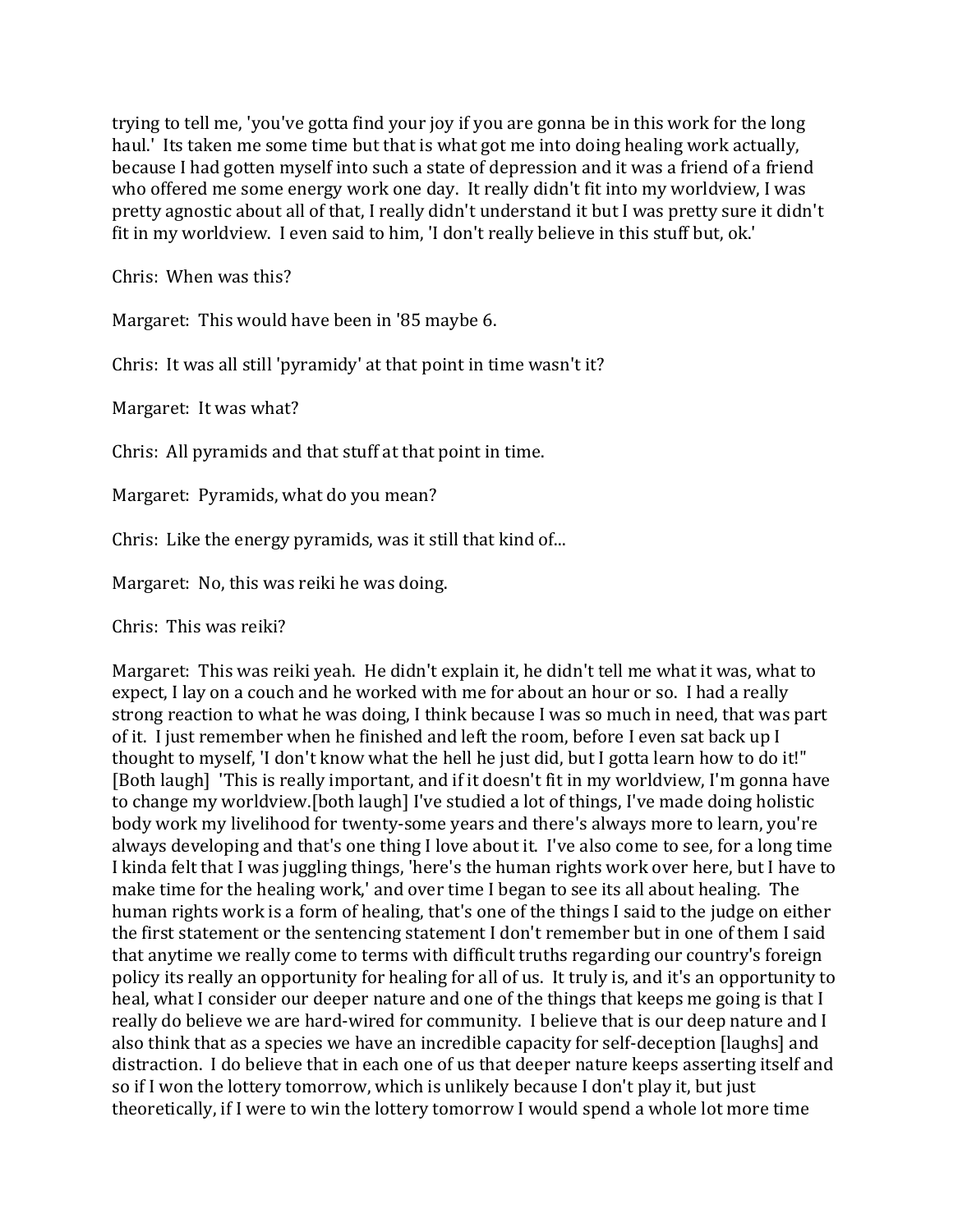doing the healing work that I do and that includes, I mentioned reiki, but also polarity, cranial-sacral work, something called somatic trauma resolution, which is specific to the nervous system. I've had some opportunity to do that kind of work in El Salvador in Colombia with war traumatized people but I would love to do much more of that. It's, I was able to go to Colombia, I really didn't know very much about South America at all for many years and then as things began to heat up, I was in prison actually when Bill Clinton started the whole 'Plan Colombia' thing, which has been a real debacle for the people of Colombia. Shortly after I got out of prison I was part of a delegation to go down there, I had studied a lot but I wanted a human encounter, so we talked to people all along the political spectrum, including our embassy people. We spent a lot of time out in the countryside talking to the indigenous and the afro-Colombians and the peasants organizing and the women organizing and human rights workers, just amazing, amazing people. One of the groups we met who was, their acronym is ASADES that stands for Association for the Families of the Detained and Disappeared, so we spent an afternoon with them listening to their stories, about their loved ones they've lost and the woman who runs the organization, she got into it when her husband was disappeared. This is how she decided to invest herself in her grief. She wanted to be of service to other families like her own. There's a political aspect to it to, trying to have accountability for disappearance, disappearance is a political tool, its not simply kidnapping, when you kidnap somebody you're wanting something in return, money or another prisoner or whatever. When you disappear people you're trying to sow not only grief but real terror, you're trying to undermine the popular organizations. I was there in 2002 and was just really moved by these people and this group in particular. In 2004 I went back with Judy, who I mentioned before, was one of my codefendants and whose a wonderful psychotherapist. She and I and some friends went back to Colombia to Popayan in the southern part of Colombia in 2004 to do trauma reduction work with some of the families there so that was extremely, it was a drop in the bucket, but it was also extremely satisfying.

Chris: Its very nice that the interplay went both directions too. It was the human rights work that got you there, its very compelling. Obviously with the exception of the '99 funeral march are there any other compelling actions that you have partaken in that stand out that you feel need to...

Margaret: You mean the civil disobedience?

Chris: Or marches, or anything. Logan told me about one time when you two tried to shut down the, this isn't a very compelling one, but its a very entertaining one, anything like that. Are there any that are compelling enough that you want to share? You've done a lot.

Margaret: I've done some fasting at different places, I had an opportunity, I was telling this story to a friend earlier today, she said, 'Tell Chris that story, I think he'd like that.' I'll be outing myself a little bit but... I was invited to debate Colonel Weidner, who had been the commandant of the School of the Americas and someone new was coming in, I can't think of his name off the top of his head. Actually it was a student whose family had a personal tie to Weidner, so he was willing to show up for her at this university out in San Antonio. She really wanted Roy Bourgeoisie to come and debate the colonel, but Roy called me and said,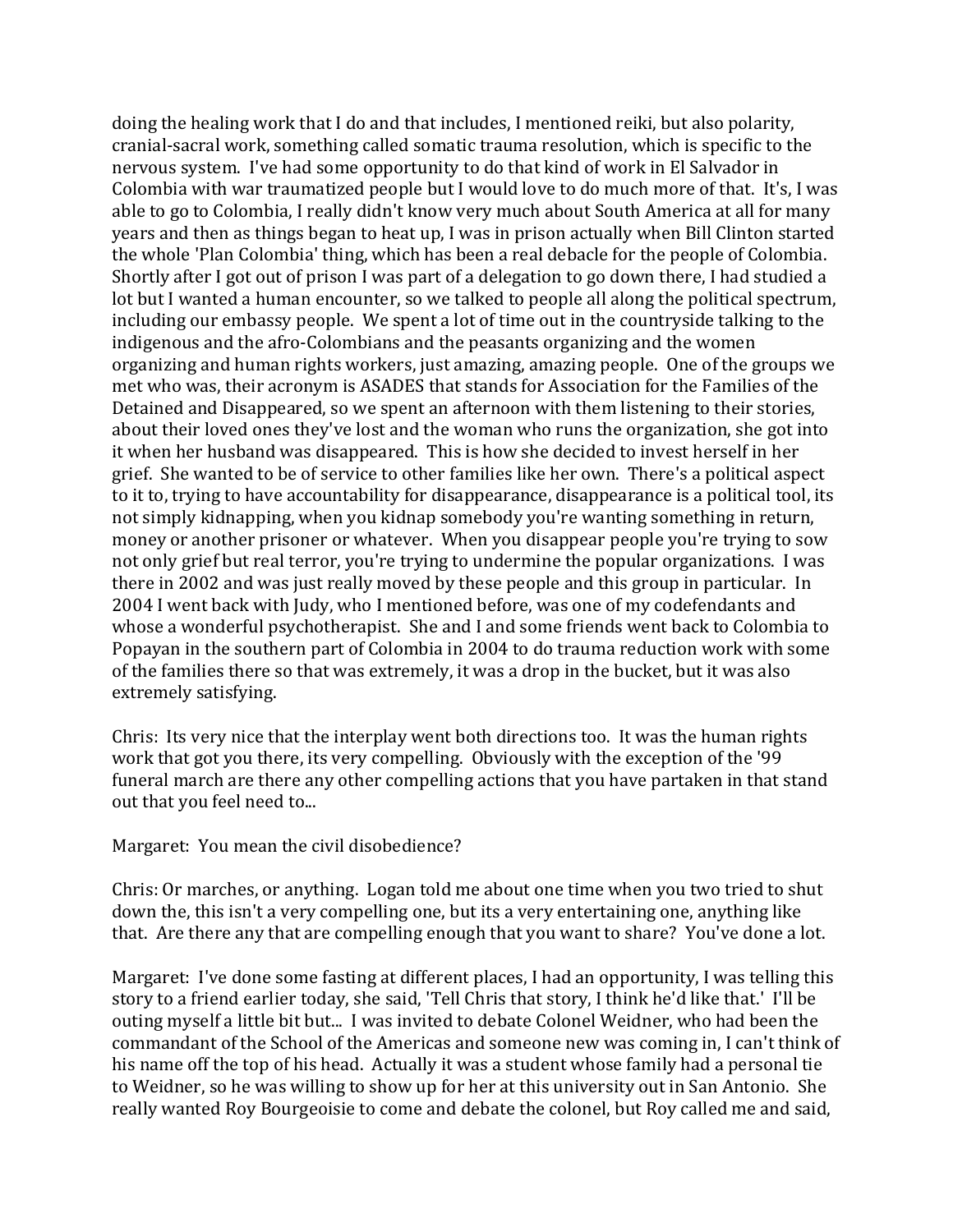'would you do this for me? Would you handle this for me?' I said, 'Sure,' so I really researched the colonel, I did, I spent a lot of time on him. [Laughs] I looked at other debates he'd had with other people, presentations he had given and I'd heard him speak before. He's very slick, he's got a real PR, he was a PR machine for the School of the Americas, so I did my homework. It was gonna be pretty tightly formatted as a debate, I had my script, as I said, I'm a better writer than a speaker so I had my little script I wrote. I hear from the student organizer, maybe a week beforehand, not quite a week, and she says, 'Oh by the way, Colonel Weidner's gonna be using a PowerPoint so if there's any equipment you need, just let me know.' I'm thinking 'Oh damn, I didn't even think about that, he's gonna have the advantage of pictures and I'm a word person.' I wasn't thinking about pictures so this is what I did, [laughs] this is kinda a little personal C.D. thing I guess. I went to the library, the downtown library, Montgomery County Library actually has a lot of good photography books so I was going through all those photography books on Central America and South America and some of the photographs, some of the photographers, I was very familiar with from the 80's. They were down there taking pictures during the wars, Harry Madison was one. Really iconic photos from Nicaragua and El Salvador, I've got my script running through my head thinking, 'I can use that, oh I can use that.' I leave the library with maybe ten of these books and post-it notes sticking out everywhere. I wont say where I went, but I went to a print shop and I said to the guy, 'I'm really in a time crunch I need slides made of all these photographs.' He says, he looks at the books and he looks at me and says, 'Maam, this is copyrighted material, I can't make slides of this.' I looked him dead in the eye and I said that I have the express permission of each of the photographers. [Laughs] In my heart of hearts I knew they would want me to use them. He looked at me and said, 'OK.' The next day I pick up the slides, they worked really well with my script, I get on the plane, they whisk us to the campus, the colonel let me know, 'They say, should we flip a coin to find out whose gonna go first?' I said, 'Colonel,' I don't know why, I just thought, I guess I just knew that I had the truth on my side [laughs] I felt utterly confident, plus some really great photos. I just felt so confident and I said, 'Colonel whatever you like. You want to go first, you want to go second? Whatever you want to do is fine with me, we don't have to flip a coin.' 'Well, I, I think I'd like to go second.' 'That's fine, I'm ready to go,' so I jumped up there, I passed off the slides and the script to the student. We were in some kind of a science lecture hall or something, an auditorium, I'm making motions and [both laugh] but you know, an auditorium where the seats are elevated. I go up there and I start my presentation and the first slide goes up and I just kinda glance over my shoulder to make sure its not upside down or something. I was expecting maybe a foot-by-foot frame; the ENTIRE wall is filled with these amazing faces. Part of my presentation, I was saying this is not just about facts, this is about the names and the faces behind the facts and they were right there. I was just so dumbfounded, it was another one of those moments of grace, I hadn't planned that, it just worked out that way. I felt really good with how that went.

Chris: That's awesome.

Margaret: It was a good debate.

Chris: How did it end up?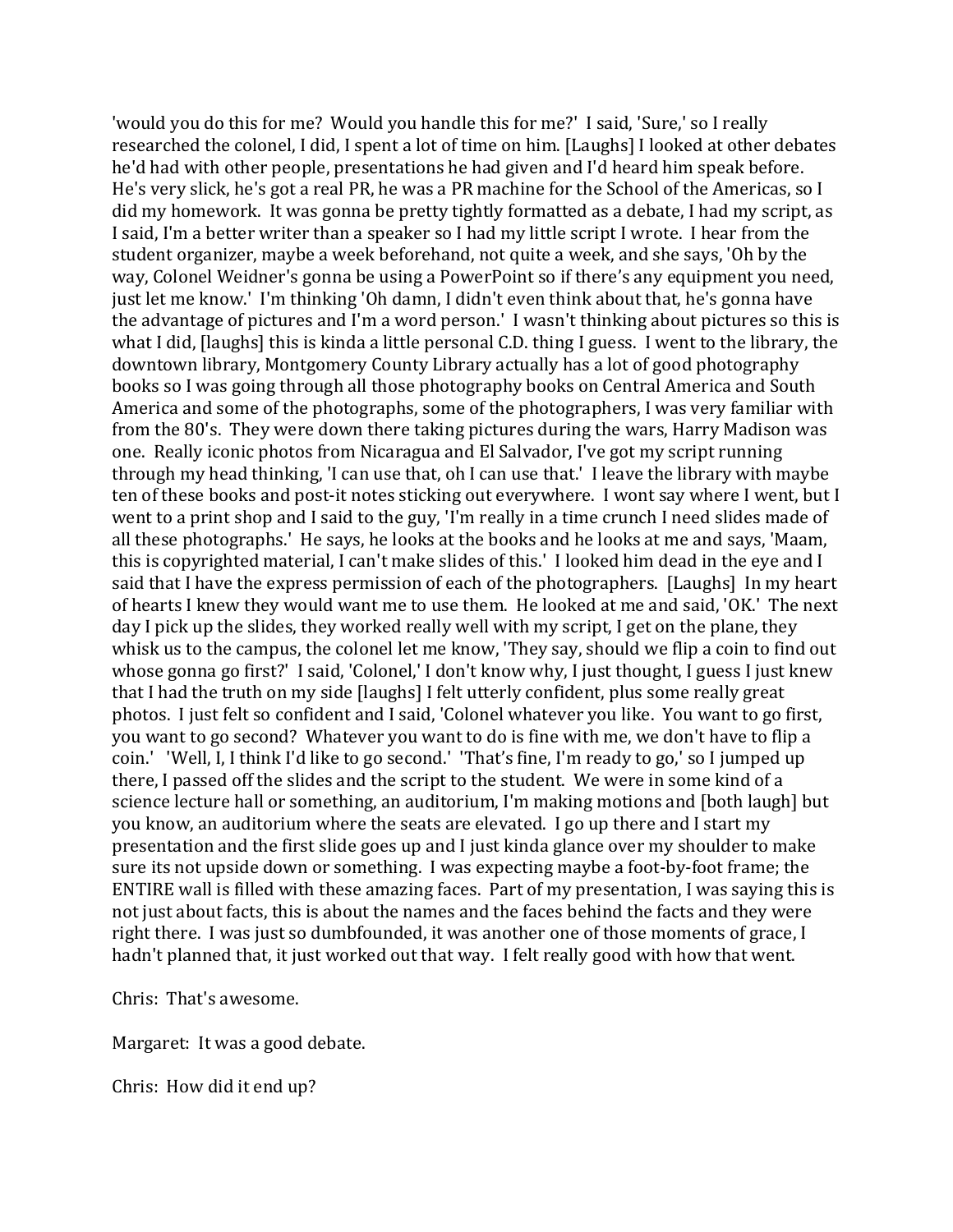Margaret: Well, we didn't...

Chris: No points or anything?

Margaret: No, it wasn't anything like that but I will say that, I think they were surprised. The one, the replacement for Colonel Weidner, I wish I could think of his name, I can see his face real clearly, I can't think of his name, he's not there anymore, but he had come up to me ahead of time, they both had introduced themselves, they were very gracious ahead of time. The new guy let me know that he knew what my work was, basically he was like, 'I see you do reiki, I'm familiar with reiki,' and all this stuff and I'm thinking, ok so he's letting me know he's done his homework, well that's OK, that's OK. I suspect they were expecting a different presentation, I don't think they were expecting it me to be quite as forceful as I was and really and truly holding the school to account. So I felt good about that.

Chris: Have your motivations changed, or how have your motivations changed for approaching your activism through the years?

Margaret: It strikes me that we can't have it both ways and it took me, I think, a while to get this, but if we're truly gonna have a systemic critic of things, if we're gonna understand that the media plays a role, educational institutions play a role, people are not encouraged to really have a clear view of what the U.S. empire is doing around the world, if we're gonna take that kind of systemic approach then we can't at the same time get overly frustrated when people don't want to move out of their comfort zone. I guess I've learned to me more patient, I think I've learned to be more patient and really understand that, and I think my other work has helped me with this as well; to understand that each individual is truly in a process. I want to be able to speak to them in such a way that if they haven't already had an experience of it, maybe they can just begin to have an experience of community with someone in another part of the world. Maybe I can tell their story, someone I've met in Colombia, maybe I can tell their story in such a way that they don't feel so 'other' to this person who has been pretty comfortable thinking of them, if they think of them at all, as 'other.'

Chris: We 'other' a lot in our society.

Margaret: Yeah, we do. I went to Colombia the last time, which was this past August, I went with a small group of people, it was a direct action group, our intention was twofold really. We wanted to go and have some intensive meetings with members of the various human rights groups because we saw ourselves as being on the verge of a real escalation, not only in Colombia but in the region because last October, the United States, under Obama, and Colombia had signed off on the U.S. Colombia Defense Cooperation Agreement, through which the United States would be able to lease seven different Colombian bases for ten years. Colombians understood and really people throughout the region understood that this was a serious escalation. We wanted to go first of all to talk to the human rights people, the people on the front lines, about it and then we wanted to make an expression, as U.S. citizens opposing this escalation. We really weren't sure how it was gonna play out, we weren't we were gonna get out of the airport if they knew what we were planning, we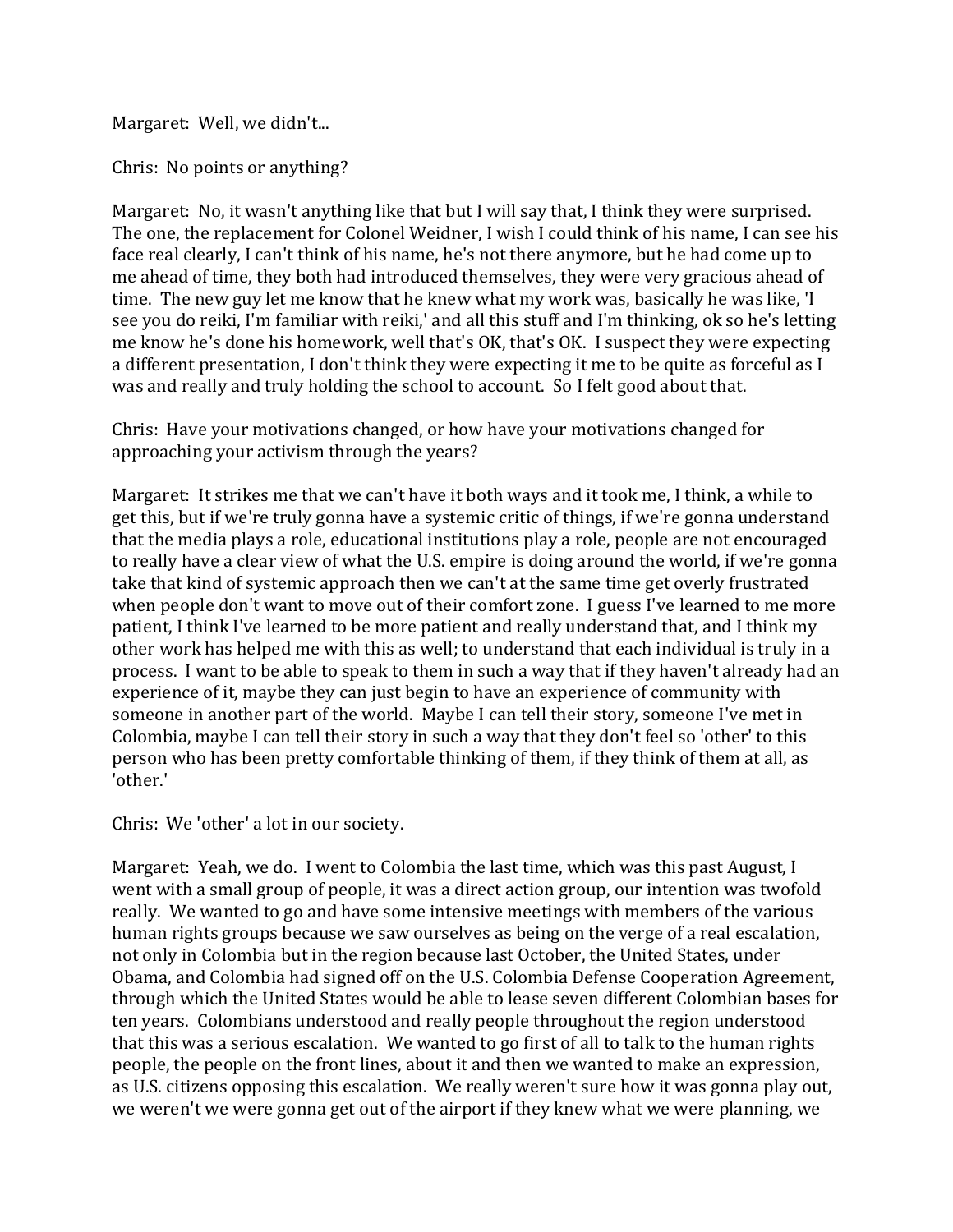just weren't even sure how far we would get with that. What we somehow failed to overlook was that we were there the very week, running up to the weekend, when they would be inaugurating their new president. Somehow, [laughs] everybody on our team overlooked this fact, so what that meant was that there was all kinds of international press there and it also meant that Colombia was gonna be extra careful and for that matter the U.S. embassy presence there in Colombia, it was gonna be extra careful about not letting us claim too much attention. It worked out really well, we met with amazing people, the Movement of Victims Against State Crimes, we met with those folks, we met with Mothers of Soacha who have lost seventeen sons as false positives. A false positive is when the Colombian Army kills someone, they basically have to keep track of successful kills of guerillas and under their security doctrine, the United States wants to see results for their investment so they actually keep track of how many guerillas they've killed. Having X number of kills gets rewarded, so there's some incentive to boost your numbers and that's the false positives. In Soacha for instance, Soacha is what's called a misery belt around, south of Bogotá where a lot of displaced people end up trying to eek out a living and obviously high unemployment in this particular community. Some men had come in and said, 'We understand there a lot of young men here who need work, there's a farm over here looking to hire, we could provide transportation.' A lot of men said 'yeah we'll go work,' and they were killed and counted as false positives. Its horrible, its just horrible but its extremely well documented, the practice and the State Department even acknowledges it happens. We met with the mothers of these people and just as an example of how courageous, you asked me earlier who gives me hope and who motivates me, its these people who work anonymously but put their lives at risk to do so, very humble courageous people. When they were telling us their story and I was saying that it was fully my intention to come home and write about their sons and about their work, we brought a photographer. 'Would it be OK to use your names, is it OK to use your pictures?' You just ask these security questions all the time and when we asked these women, these questions they just looked at us so puzzled and the one said 'They've already killed our children, what more can they do to us?' For them it wasn't even a question, of course you put it ALL on the line to try to advance that truth about what's happening. We met these amazing people, we had those meetings in Bogota, the capital city and then we went to one of the seven bases that the United States was hoping to lease, and at that point had signed off to lease, its called Tolemaida, in Melgar Province, we went there and our plan was to simply go get as close as we could to the front gate and hold our huge banner that we brought in one of our suitcases. It was bilingual and said in Spanish and English "U.S. Military out of Colombia." Honestly when we first drove by the base and it was just crawling with military police and soldiers, I'm thinking to myself 'There's no way in the world we're gonna get in place, I just don't see how we're gonna do this,' but certainly we were gonna try. It was if there were a force field around us [laughs] and probably the fact that they weren't expecting to see a van full of gringos pull up. We just walked, there was this huge statue in front of this base, it would be two stories high, two guys lunging forward with guns and there are bodies on the ground as part of the sculpture, just horrible. We went right in front of that [laughs] right underneath it and held our banner. They came right away, the officers came out right away, and said that no 'you can't be here, you can go across the road or you can go over near the bushes or you can go over there, but you can't just be here.' We just said no, this is exactly where we need to be, this is where we're gonna be. I'm sure they called the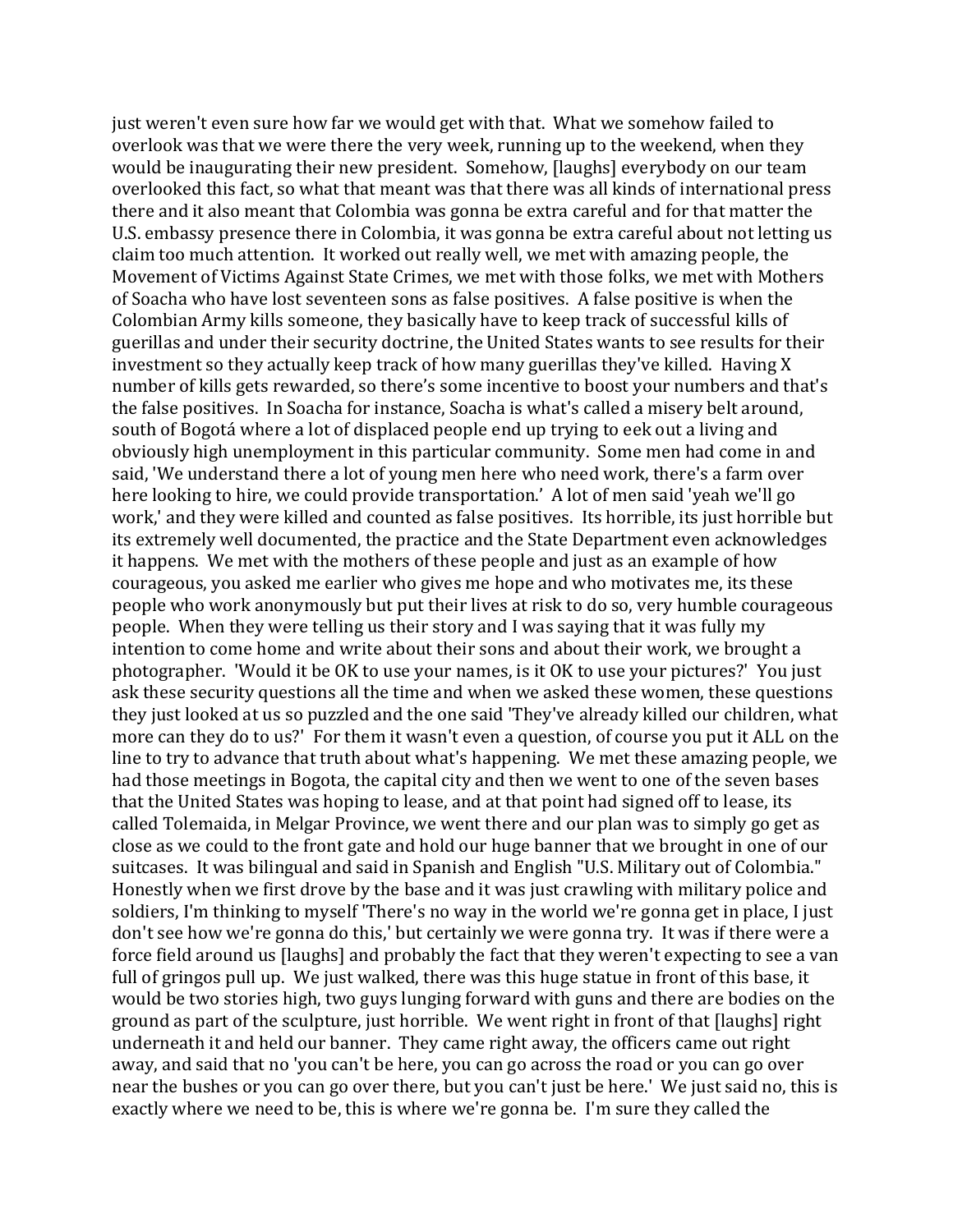embassy right away and I'm sure the embassy said 'Whatever you do don't arrest them!' [Both laugh] 'Don't arrest them, that makes it more of a story, don't arrest them!' So we stood there for hours that afternoon and the property fronts on a very busy highway and there was A LOT of traffic going by, and slowing down and thumbs up and thumbs down. It was a kind of conversation we had going on with the people there and the next day we came back and they knew we were coming back, so we knew it would be more difficult. Sure enough they had cordoned off the area with all these young MPs holding batons, so what they didn't know was that about seventy-five of our closest Colombian friends were going to join us that day. A lot of the people from the human rights groups with whom we'd met with early in the week and they brought the members of their groups. It was an amazing experience, it was AMAZING, and they were able to, Colombia has the worst human rights record of any military in the hemisphere so this is not a military that these organizers would ordinarily want to confront, but they knew they could because there was media there. We could provide a little bit of an umbrella for them, a little bit of protection that way and we talked with them about it ahead of time. 'Their not gonna do anything while we're there and the cameras are there but we're going home again, so are you sure that this is something that you want to do?' Their response was 'they already know who we are, we do this work all the time. This would just be another way of doing it.' They wanted very badly to do it that way, one of the things that I really loved about it was that there are all these really young MPs, some of them were kids, they had braces, they had little decorative braces, they were kids really. I understand, its a poverty draft like ours but more so. The ones that were assigned to be real close to us because they noticed we kept moving closer in to the front gate with our banner whenever we could, then it got to the point that they were standing there with us. They got an opportunity to hear all these amazing organizers from Colombia who had a bull horn, they brought their bull horn and they spoke about what was happening to their union members and what was happening to the young people in their community. Whatever indoctrination they had been getting on the base they were getting the antidote that day for several hours, at least and that felt really good to me. It felt to me, as it turned out we got a lot of coverage in the media, throughout Latin America, the U.S. didn't care but Latin American media had it. We were on TV in Venezuela and we were all throughout Colombia, we were in Mexico, it really got out. Even if that had not happened it would have been worth it to me just to spend that afternoon, those two afternoons really but mostly the second afternoon, with those young men who were being given an opportunity to hear a different story about what's happening in their country. It felt good, when we broke we shook hands with them, they'd spent the day with us under the hot sun because of us.

Chris: I took a class on Argentina last quarter and we studied the Dirty War for a long portion of that and we read a book on it. I'm under the impression that, talking about these soldiers, I'm under the impression that one of the common tactics in these kinds of military venture, especially in Latin America by way of inculcation at The School of the Americas is that you don't do it that many times. You don't go on disappearances; you go on one disappearance then your shuffled off somewhere else so you're disconnected from it. Which is why, the Ecuadorian soldiers at Fort Benning and these guys at this gate in Colombia were receptive because they, everybody is culpable, they make everybody go but you only go once or twice, so it doesn't affect you as much and it doesn't bear on your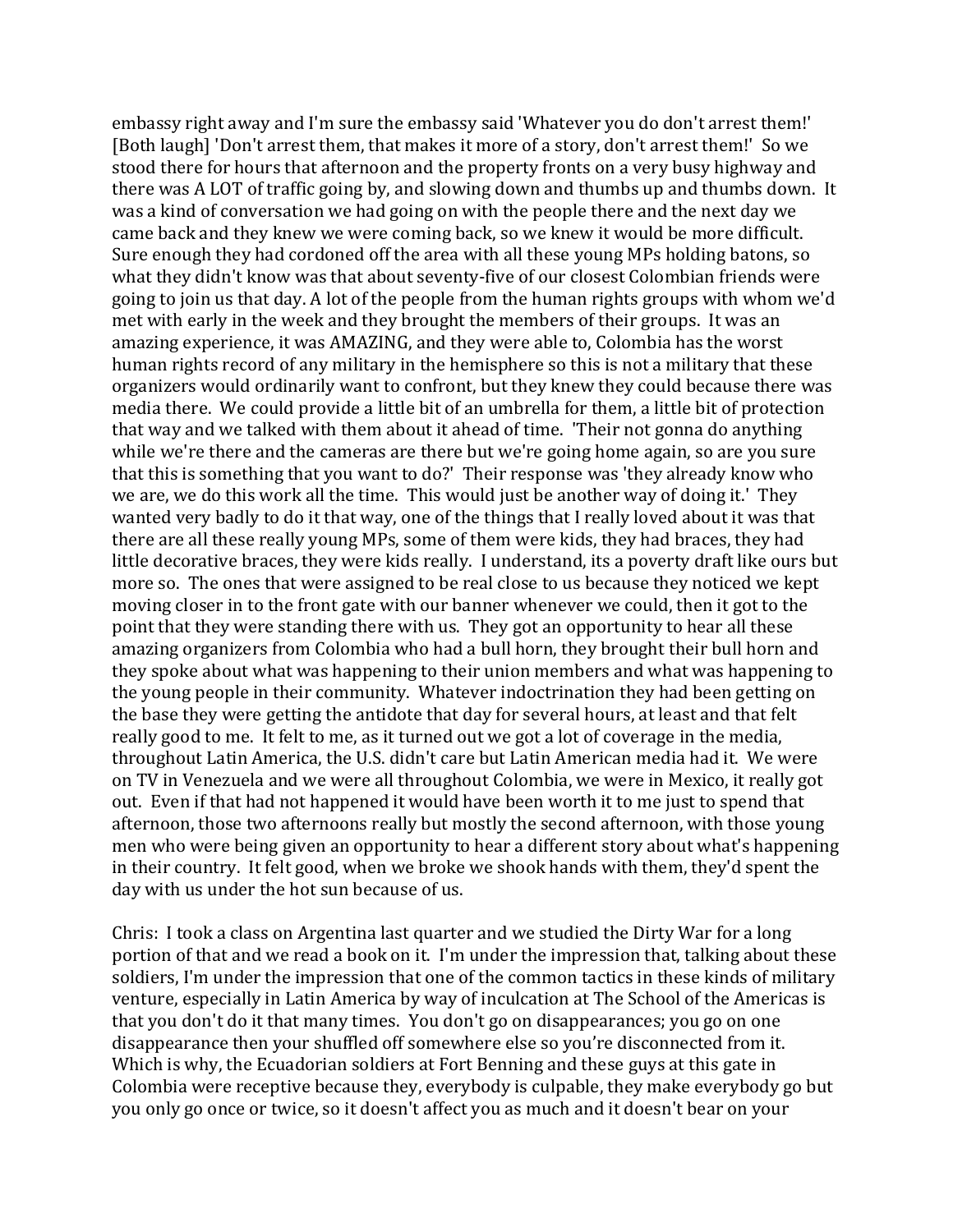personality much. I have two questions that are based not specifically in your work but just general modern worldview questions but I want to make sure before we move on to that if there's anything else about your story.

Margaret: Did I answer all your earlier questions? I just feel like I'm rambling.

Chris: Somehow you have managed to answer all of these questions so I feel it would be vaguely redundant to say them again if this is the information I wanted to get out of you, you gave it too me already.

Margaret: Do you have a sense of my other work, of the bodywork; do you have a sense of what that's about?

Chris: Well you know, I was encouraged to include that by Denny and based on the way he told me to ask you that, I'm not really sure that you have responded about the body work the way he expected you to. Denny has certain impression of your passion for your bodywork that I'd like to have come across here.

Margaret: Yeah. I've really come to understand that, and this obviously ramifies for the social-political realm as well but I've really come to understand that each one of us, on a real deep level, understands what our needs are, regardless of how confused or depressed we might be. That's a different level of awareness, on a deep, deep level we know what our needs are and so the work I do, what I try to do when I'm working with a person they are usually lying on my table. I take my cues from their, what I call their 'body mind,' and my hands, I kind of think with my hands when I'm working with people and generally I will be led either to do some subtle energy work to begin with, or I might be drawn to a particular part of their cranial-sacral system and work with some difficulty therein. It all has to do with taking my cues from the person on a real deep level so that I'm able to help them bring themselves back into balance, a deeper kind of balance, so things work better on a physical level, emotionally, mentally, trans-personally or spiritually, whatever language your more comfortable with. I really believe that when the Buddhists talk about right action and right livelihood, I think all that has to do with helping us to find our right relationship with each other and what is political work than that? Its about helping people find their right relationship with each other.

Chris: That's an interesting, I like that, it is.

Margaret: That's the way I've come to see it. Because of the work I do, first and foremost it helped to keep me sane because really had become utterly dysfunctional early on when I burned out and got real depressed. It helped me to find my center again and to put down deeper roots so that I could work from the joy that's inherent in vitality, I was able to find that again. I think it also, like those young MPs at Tolemaida, I could look at them and I didn't see them as the enemy, I didn't see them as someone I needed to be afraid of, I saw them, I know enough about their country and I know enough about the situation there that I could easily understand how they ended up standing with us at that gate, could EASILY understand it. I guess I feel that the work helps me to have greater compassion for myself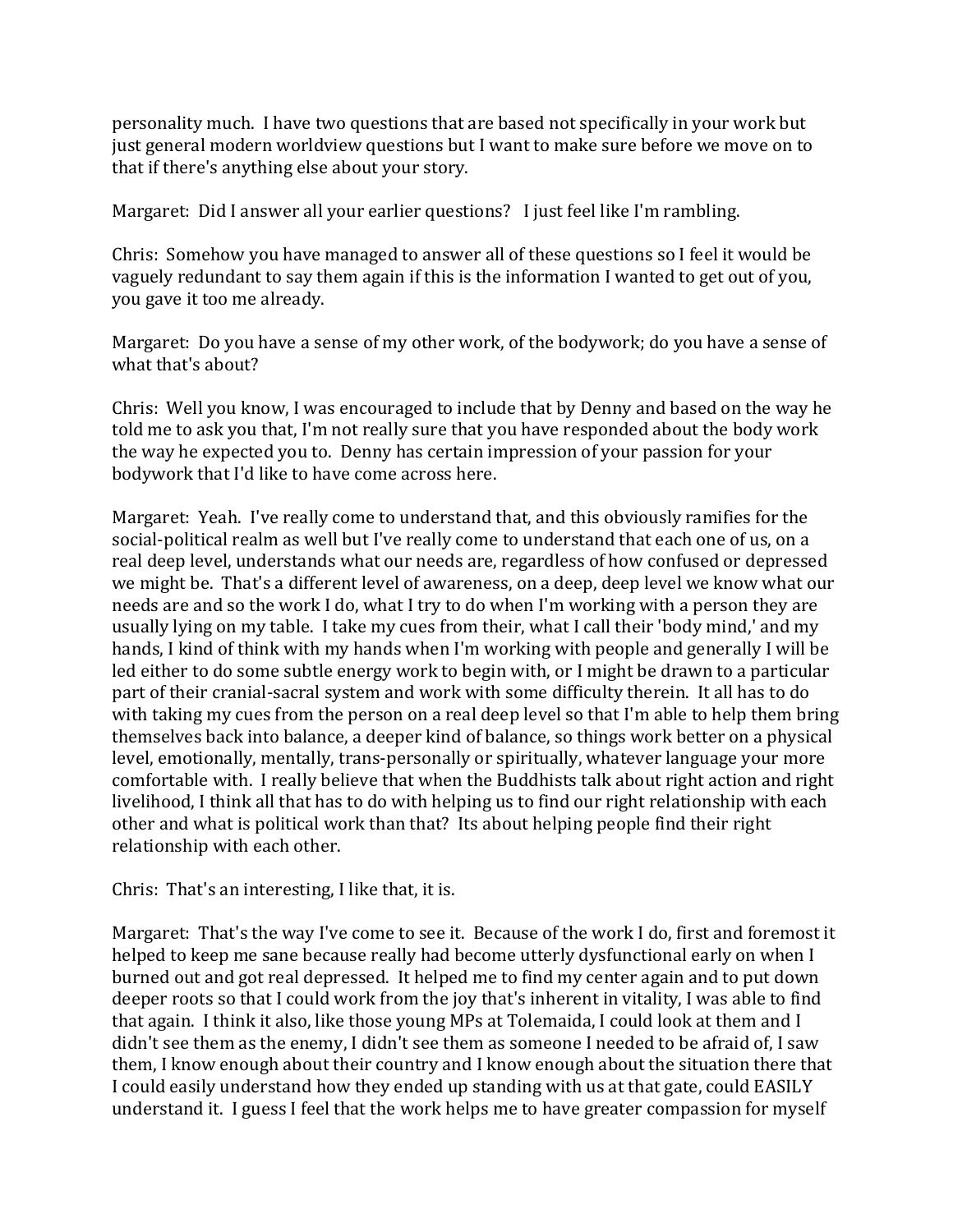and for others so I think I am able to work from a deeper and saner place than I did in the early years but that's something I had to learn, Fernando helped me to learn that.

Chris: That's a good place to be, it really is in this modern day. On to my general, thought process questions. I've been doing research lately on different liberal movements, we can classify the human rights movement and the peace movements as liberal movements and I've come to a personal conclusion, I could be wrong, I'm totally willing to be wrong on this. Liberalism is, in and of itself its own self-defeating enemy, in that there are so many directions to take, there are so many directions for progressive reform and in order to make big things happen all of these arms come together but then once the big thing happens we're all back at each others throats sometimes. What's your take on that?

Margaret: Its true, peace activists sometimes don't get along too well.

Chris: Exactly.

Margaret: It was in the women's movement too, sisters didn't get along so well sometimes [laughs]

Chris: You can see it in Obama's election he's there, once he's there, once he's taken the place of that conservative George W. Bush that the liberal movement wanted out, now we're back at each others, and even his, throats, because of agenda issues.

Margaret: Right. I wish I had some real nice tidy way to respond to that. First of all, let me say I don't think of myself as a liberal, I think of myself as a radical, and I mean that philosophically. Liberals and radicals have different views of human nature.

Chris: Logan said the same thing when I asked him this question.

Margaret: Liberals believe that we exist first and foremost as individuals, as rational individuals. Radicals believe that, and radicals have this in common with conservatives, radicals and conservatives both believe that we exist first and foremost in relations, but we evaluate relations differently, radicals and conservatives do. I consider myself a radical in that I believe that we exist first and foremost in relationship with each other and our capacity to individuate has a lot to do with the power structure. That wasn't really your question.

Chris: There's no real answer for this question, I just want your take on it, we're not gonna get us all together, its not gonna happen.

Margaret: Yeah, and part of the problem is that we've got a two party system and I think Rahm even said this when he was still by his side, they know that most of us are not gonna vote for a third party because there wont be enough of us voting to make it count and so he feels we're kind of a captive audience for him, a captive constituency. He's so incredibly eloquent, I still like to hear him speak I want so badly to believe him. Clinton never did that to me, I never believed in Clinton and he proved me right. [Laughs] Yeah, Obama, there's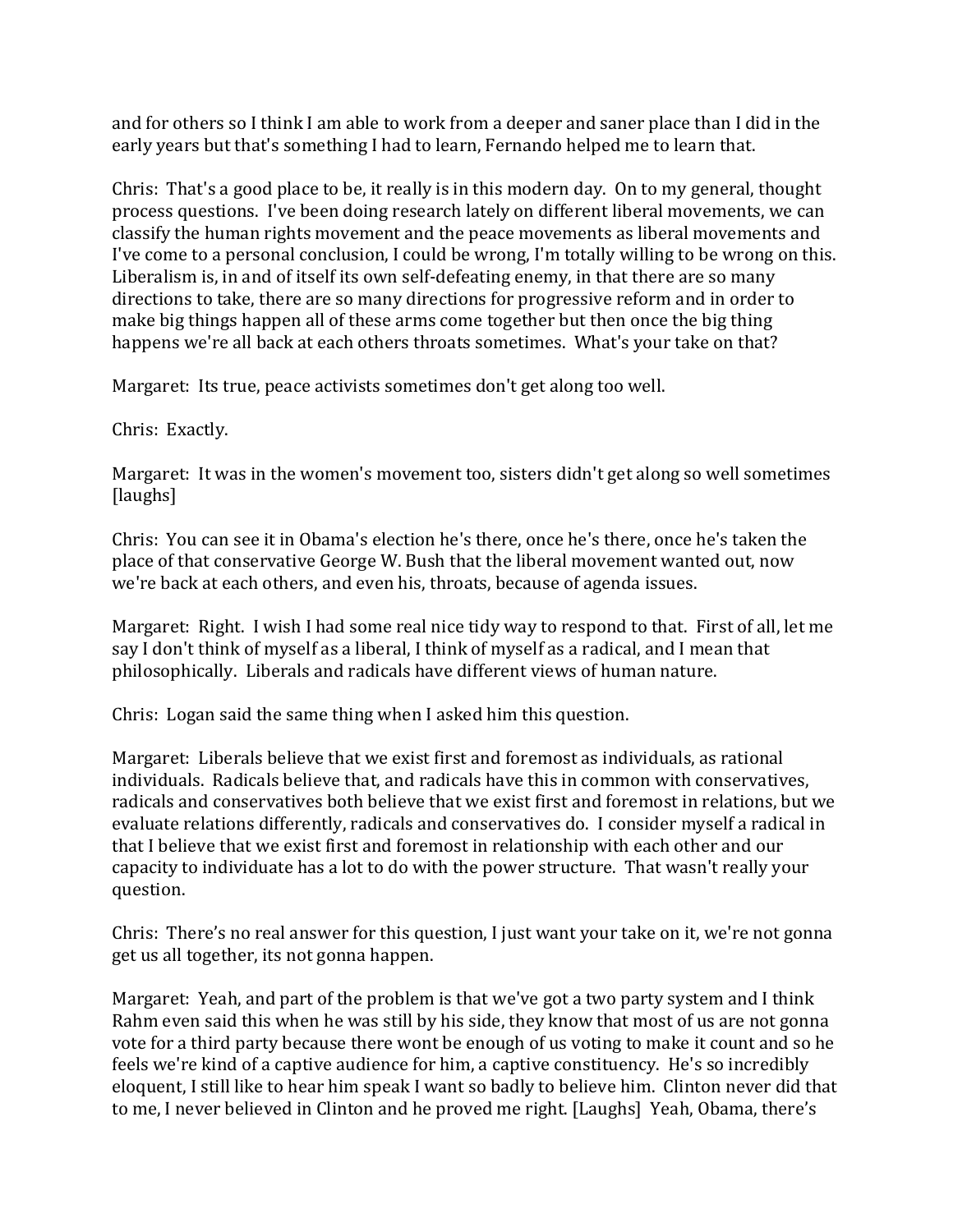something about him, he's so incredibly charismatic. So far he hasn't done anything much that makes me feel any confidence that he is at all willing to take on the corporate agenda. I don't know, I have many friends, activist friends who have completely written him off and said 'Oh my God, he's obviously totally committed to the corporations and that's all he ever cared about.' There's still a part of me that wants to think 'Oh, he's just so pragmatic, he's got some kind of a plan, when he has more leverage he's really gonna come out in a principled way for human rights.' But he hasn't done that yet; he really has not done that yet. I didn't expect any more than this from Hilary, but he and Hilary both as far as I'm concerned have utterly failed the people of Honduras, they have just stood by when their democratically elected president was removed. Yeah, they gave lip service that that shouldn't have happened, but when push came to shove they are behind the new guy who got 'voted in' because most people were boycotting the election. [Laughs] They have failed the people of Honduras and this was just months after Obama had stated at the Summit of the Americas, 'The United States, we take a lot of criticism, we're willing to admit where we have been wrong in the past.' Well, he's not doing that, he's simply not doing that and obviously this Defense Cooperation Agreement he signed with Uribe before he went out of office, its horrible, there's absolutely nothing in that that signals any kind of regard for human rights in Colombia. I'm trying to be somewhat optimistic, I think my optimism has to, honestly Chris its really hard for me to picture a third party alternative that could get enough traction to actually amount to anything. Maybe the most hopeful thing I've seen lately is that, with the economy tanking, and the bank bailouts and all of that and discussion of hedge funds, at least, we were talking a little bit when you first arrived, at least people are talking about the gross disparity of wealth. Activists have talked about it all the time but its the first time I can ever recall hearing it on a mainstream network, a discussion of that gross disparity in wealth.

Chris: And it happens relatively frequently in the mainstream media.

Margaret: Yeah, maybe there is some coming to terms and maybe, if maybe there will be some pressure from that that can be placed at least on the Democrats. My take on Democrats and Republicans is that domestically Democrats are better, at least some of the time, but in terms of foreign policy they're both utterly disastrous. I can't say that Democratic institutions or administrations have ever been kinder to the people of Latin America than the Republicans have. I think we are just in the process of very, very, very, very slowly waking up and how can we give the general population a really strong cup of coffee so that they can really start to see clearly. The thing is, this goes back to something we were talking about earlier, it took me a long time to learn that its not, you cannot engage most people first and foremost on an intellectual level. Its not because people are stupid, its just that's not how most people operate. Most people operate of their gut, I believe, and their heart, and the Republicans are so incredibly savvy at how to manipulate people that way. I think that liberals and radicals both have to get a whole lot better at engaging people, sharing difficult information with people, in a way that doesn't disempower them. That's the hard part, I can remember many years ago giving a presentation on El Salvador, this was at the stage when I was just immersing myself in statistics every day and the latest massacres. I was giving a presentation to the Marionist Brothers somewhere and [laughs] I'd been going on for quite sometime and finally some guy in the back of the room said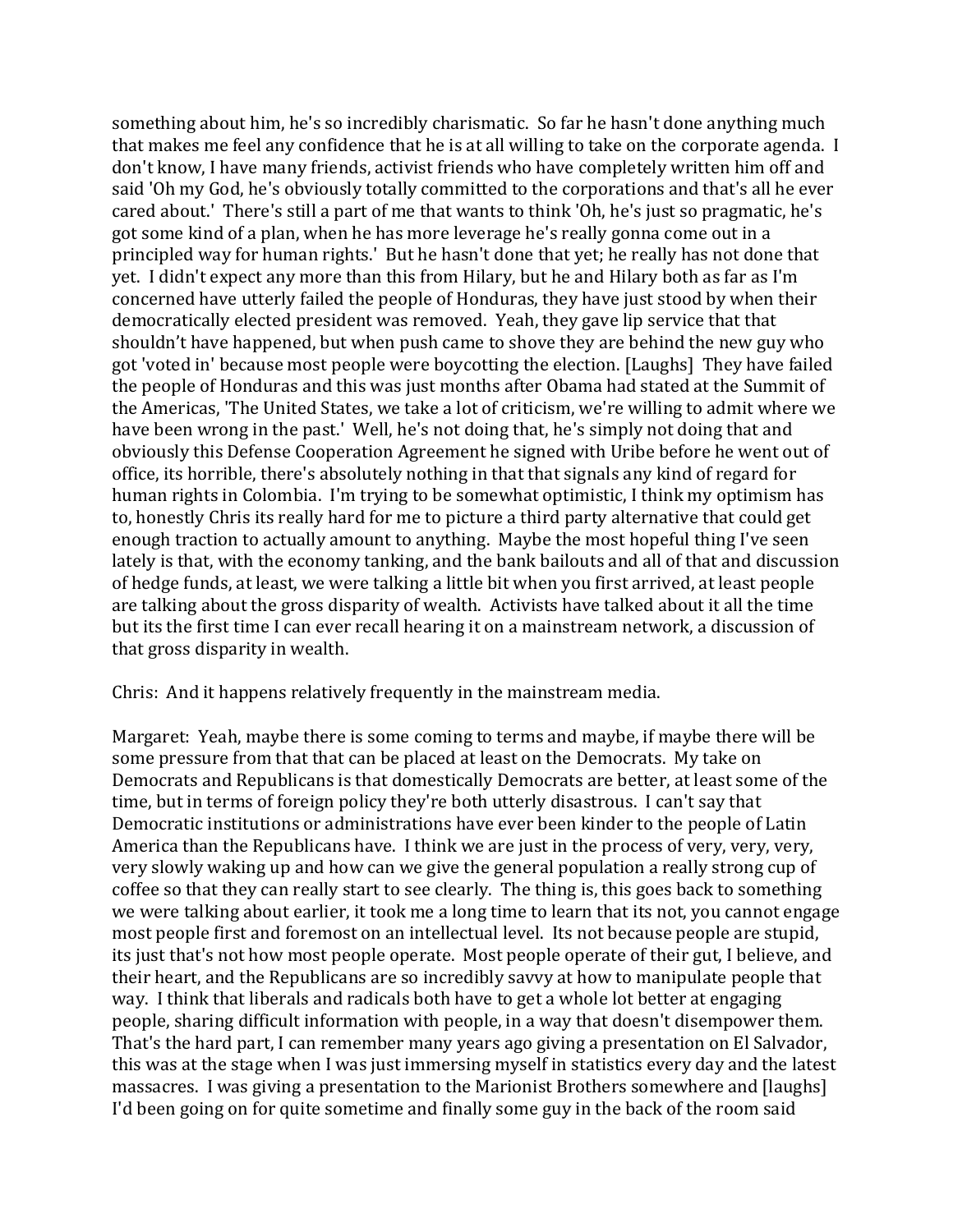'Stoooop, stoooop, tell us what we can doooo!' [Laughs] He was absolutely right, I was pummeling them with difficult information and I wasn't giving them any way to feel empowered. I've gotten a lot better since then, thank God. I really think that that is something that all of us who care to have a good society here and care to, if not to be a force for justice around the world, at least to stop taking people's resources from them and undermining, to be a more benevolent presence on the planet. All of us who want that for our country, we've got to learn how to share difficult information in a way that doesn't leave people feeling desperately sad and helpless. Rather, we need to give people a way to feel connected to community, new ways to feel connected to community and to broaden the community.

Chris: You talked about waking up, a lot of people waking up, that's a nice juxtapostion for my next question, this is the one that I talked to you a little bit about before, In the face of our, we've talked mostly about your human rights work, I know you most from peace work, though I know about your human rights work, we've actually marched together a couple of times against the war in Iraq. Given that our pull out from Iraq has been hardly a complete pull out and we've actually escalated in Afghanistan, recently on Real Time with Bill Maher; I heard Bill Maher ask Cornell West a question about the peace movement. He asked why, in the face of this escalation and not full pull out, why is there no longer a vociferous antiwar movement on the left? Cornell West's answer was basically that President Obama has pacified us to the point that we believe that he is our only choice and the decision that he has made is the only choice that can be made in this particular instance, so the peace and the anti-war movements have backed off.

Margaret: I'm afraid I have to agree with that largely. I do know that people do continue to try to confront, there are people, I know people who have tried to confront Obama on the issue of Guantanamo and the wars and they get precious little coverage in the media. I think there's more confrontation going on than most of us know about. For instance, Veterans for Peace just a month ago, they chained themselves to the gate in front of the White House, Daniel Ellsberg among them.

Chris: I don't even remember hearing about that.

Margaret: I know; Chris Hedges too. A lot of people were chained to the fence and it didn't even get into the news. There is that, I think there's always a lot more organizing going on than we know about. I think that's true in our local community too, there've been people marching regularly, friends of mine in D.C. will wear the orange jumpsuits and show up representing the prisoners in Guantanamo, that gets very little coverage. If you're on a list serve you'll get a link to YouTube but it doesn't make it into the press.

Chris: The fourth estate is not anymore.

Margaret: Yeah

Chris: I have one question that I, has always intrigued me. Why is there such an immense radical movement in Dayton? Do you know, it's been here since the '60's an its been a huge